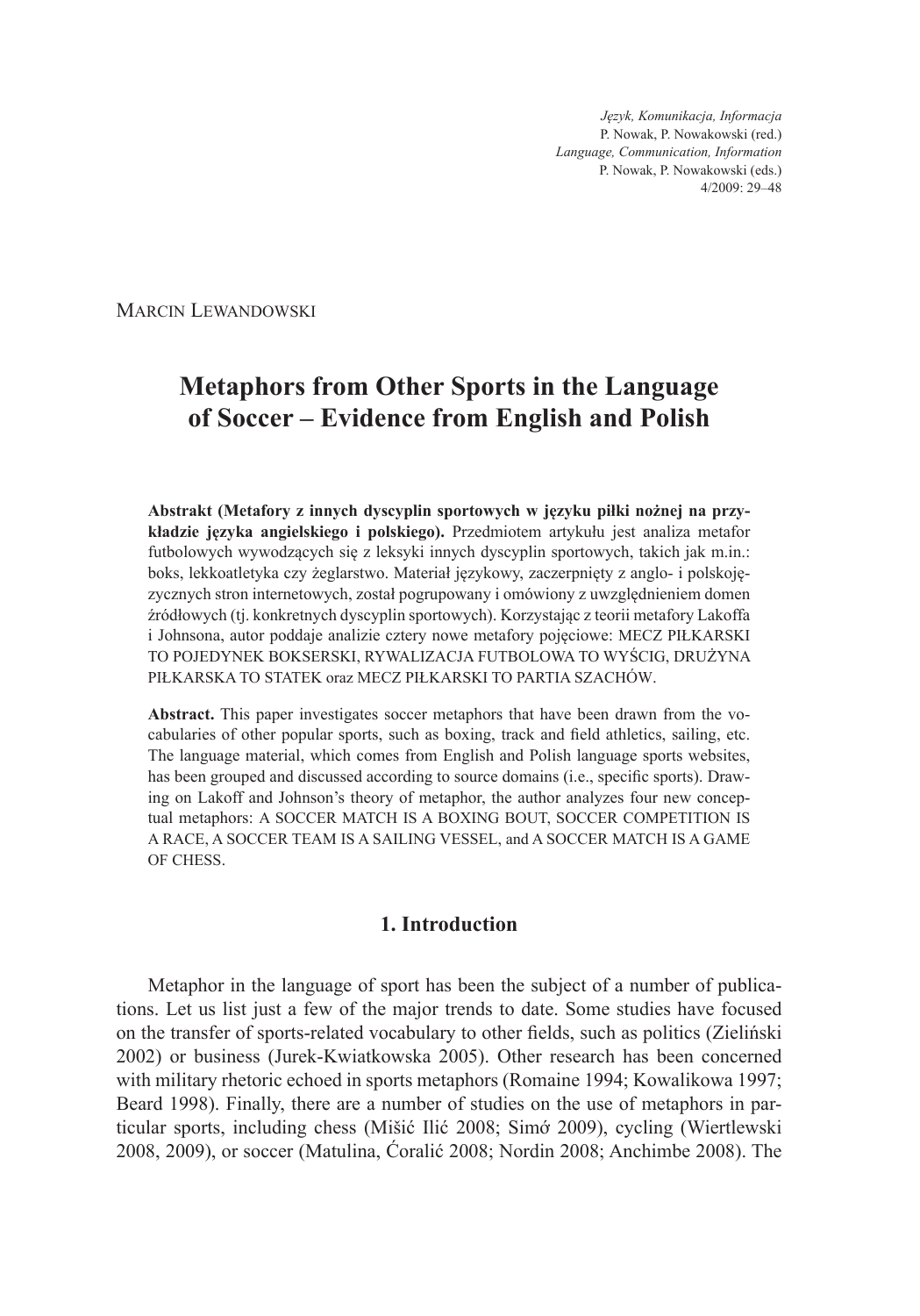last three contributions reflect yet another trend: they have all been written in a crosscultural and cross-linguistic perspective (the authors compare and contrast soccer metaphors from various languages).

A contrastive approach will also be applied in the following paper. We will analyze English and Polish soccer metaphors which have been incorporated from the vocabularies of other sports. By doing so, we hope to attain two objectives. Firstly, we wish to demonstrate which sports, or in other words which source domains, have contributed the greatest number of items, and what kind of linguistic image they have generated in the language of football. 1 It turns out that a number of the metaphorical borrowings are not only used in the social variety in question, but also occur in the standard varieties of Polish and English. <sup>2</sup> This collection of metaphors will not be complete mainly because soccer metaphors which can be found in standard Polish and English (*move the goalposts*, *a level playing field*, *strzelić samobója*, *dostać żółtą kartkę*) will be excluded from the spectrum of interest. Nevertheless, it is hoped that these findings will provide some new statistical insights into the origins of sports metaphors in everyday language.

Secondly, the analysis will prove or disprove the existence of differences between Polish and English soccer vocabularies in regards to the kind of source domains (specific sports) from which the actual metaphors have originated. As many of these domains are likely to overlap, we will demonstrate whether there are any differences in the proportion of items borrowed from both languages.

Football, as a highly competitive sport, has earned great popularity and has been generating enormous tension in almost every corner of the world. As was argued in a previous paper on football language (Lewandowski 2008), in many contemporary languages it is possible to distinguish several subvarieties of soccer language, each of which is marked by a set of distinctive features of style, grammar and vocabulary (naturally, with a certain degree of overlap). Sportswriters and sportscasters around the globe attempt to outdo one another in using original and vivid terms to break away from language clichés when they write and talk about the world's most popular game. A number of these terms, having been drawn from other lexical areas, are of a metaphorical nature.

The paper will be based on the framework of conceptual metaphor as defined by Lakoff and Johnson (1980) in their classical monograph *Metaphors We Live By*. Under this approach, metaphor is not merely perceived as a figure of speech but as a tool which structures our thought, behavior and perception, and constructs the surrounding world. Language can thus be seen as a reflection of our thoughts. By providing numerous examples from various fields (ARGUMENT IS WAR, TIME IS MONEY, LIFE IS A JOURNEY), Lakoff and Johnson argue that metaphorical thinking is indeed omnipresent in our lives.

<sup>1</sup> For reasons of style the terms *football* and *soccer* will be used interchangeably in this paper.

<sup>&</sup>lt;sup>2</sup> As Beard (1998: 53) rightly put it, "the relationship between sport and metaphor is a two-way one, however, not only are many sporting terms metaphorical in origin, drawing on other fields of activity for their semantic connection, but sport increasingly acts a source of metaphors too."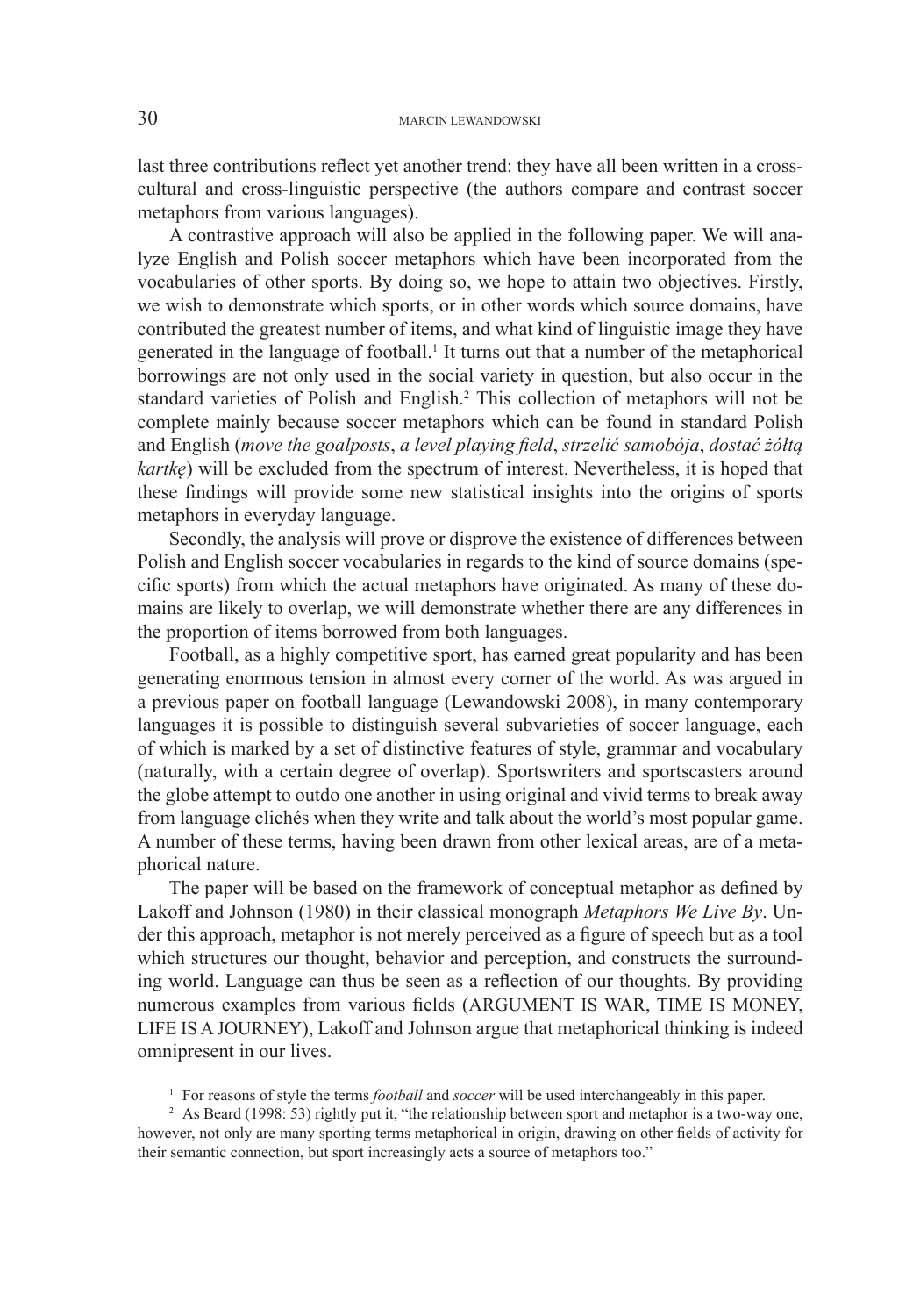[...] metaphor is not just a matter of language, that is, of mere words. We shall argue that, on the contrary, human *thought processes* are largely metaphorical. This is what we mean when we say that the human conceptual system is metaphorically structured and defined. Metaphors as linguistic expressions are possible precisely because there are metaphors in a person's conceptual system.

(Lakoff, Johnson 1980: 6)

If we agree with Lakoff and Johnson that the essence of metaphor lies in the understanding of one concept in terms of another, let us demonstrate then how football can be perceived in terms of other sports.

### **2. Methodology**

I have collected a corpus of data from English and Polish, totaling 250 words and phrases. The English corpus numbers 140 items, while the Polish one 110 (some source domains have contributed single terms, and these items will not be taken into account in this analysis). What these words and phrases have in common is that most of them function as key terms in specific sports (other than soccer), and have accordingly been assigned to relevant categories, such as boxing, track and field, sailing, tennis, chess, etc. Sometimes, however, it was difficult to explicitly allocate some terms to one specific category as their origin was unclear or doubtful. In such cases, these assignments were made on a subjective basis, the major criterion being the frequency of occurrence in a particular field of sport.<sup>3</sup> It also needs to be emphasized that the collected linguistic material excludes a portion of soccer vocabulary which was once borrowed from shooting terminology. The reason is obvious: such words as *fire*, *shoot*, *shot*, *target* became integrated into the football lexicon a long time ago, gradually losing their metaphorical status. For a substantial time they have been used to denote basic concepts and actions in a soccer match, which is why it would not be appropriate to include them in this corpus of data.

A few words need to be said about the sources of the material. The English data were collected from the official websites of two major football bodies – fifa.com and uefa.com – both of which give extensive coverage to all top soccer events. Another online source, goal.com, is one of the most reputable and popular soccer portals. Regarding the Polish data, these were also compiled from three different online resources: sport.pl, sports.pl and interia.pl. The first two are the official online services of *Gazeta Wyborcza* (the biggest Polish daily) and *Przegląd Sportowy* (the oldest and most popular Polish sports daily), respectively. The last one is one of the most recognizable web portals in Poland with an extensive sports section offering a wide range of football-related news. Practically all of the texts found on these websites were written no later than five years ago, which means that the compiled vocabulary is up-to-date. Additional sources of reference include a dictionary of English and Polish

<sup>3</sup> One such example is the phrase *pole position*, which is strongly associated with F1 races. However, historically it comes from horseracing.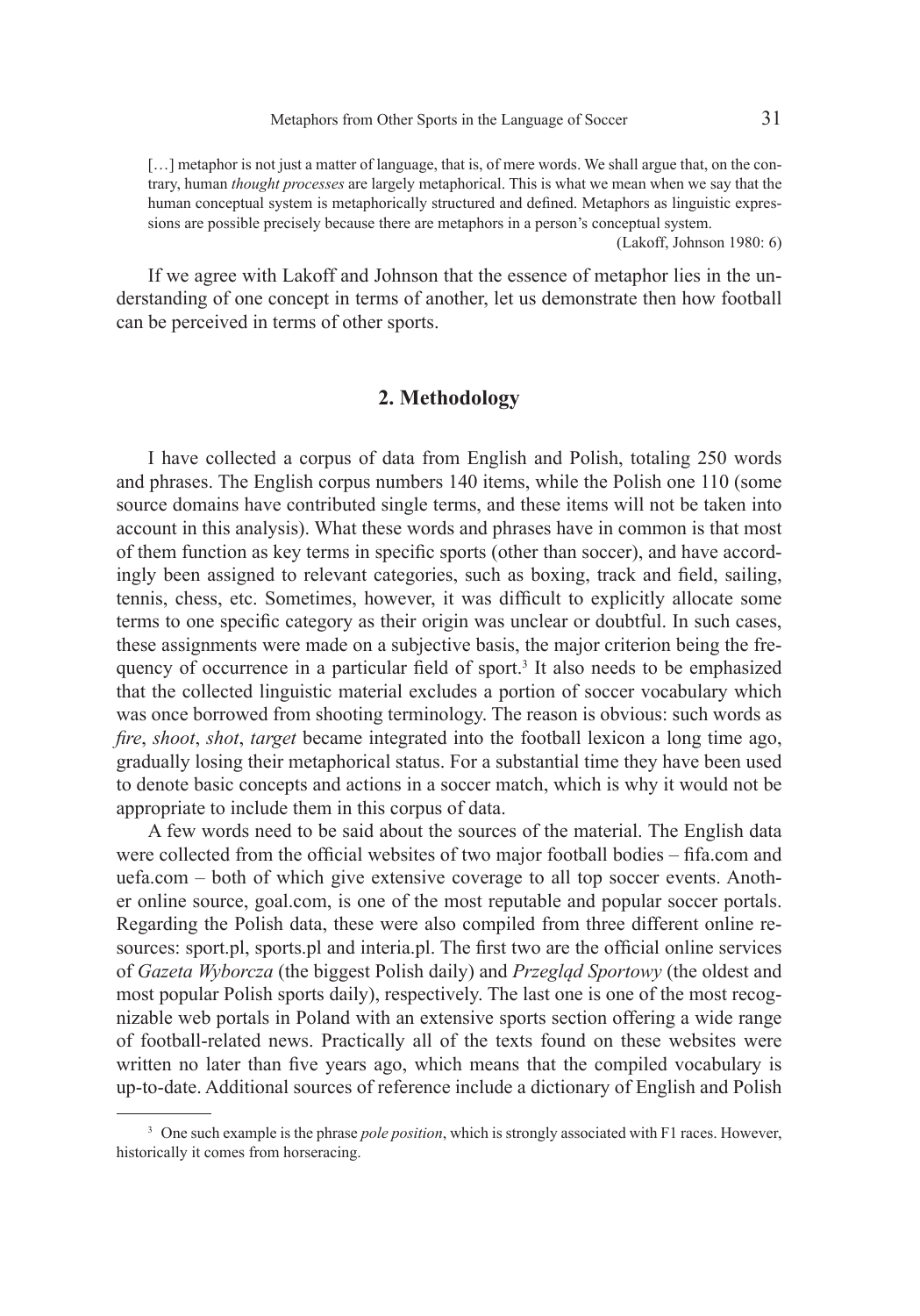sports terms (Jankowski 2004) and several online glossaries of sporting terminology. A complete list of sources can be found in the bibliography section.

In the case of the largest source domains, the linguistic data are displayed in a table format to facilitate contrastive analysis. Columns 1 and 3 list English and Polish lexical items, while columns 2 and 4 include genuine examples of usage, all of which come from the above-mentioned sources. It should be noted that each quotation's grammar and spelling is that of the original writer. If there is no corresponding equivalent term in the other language (cases of zero equivalence), an appropriate column provides an italicized explanation in the respective language. What follows each table is a short description of the compiled data. Other source domains, which have contributed fewer items, are discussed together in a separate section.

## **3. Presentation and analysis**

We shall now go on to present and discuss all categories of metaphors (source domains), beginning with the most extensive one.

### **3.1. Boxing**

The table includes 38 English and 27 Polish words and phrases coming from the world of boxing. Except for one item, which is listed in the last row, all Polish terms have their metaphorical English equivalents.

Just like soccer, boxing is a sport that arouses great emotions worldwide. It could be argued, however, that in some ways the rules of a boxing bout are clearer and easier to follow than those of a football match. Competition is restricted to a boxing ring, the size of which is about 200 times smaller than that of a soccer field, and involves two athletes (in soccer 22). Throughout its long history, boxing has earned a reputation of a highly spectacular sport which embodies extreme competitiveness. It is no coincidence then that it gave rise to a number of metaphors occurring in sports and nonsports contexts. Boxing has thus become a source domain contributing metaphorical terms that help us understand more abstract concepts from target domains – in this case football.

Drawing on Lakoff and Johnson's framework, it would be legitimate to propose the conceptual metaphor A SOCCER MATCH IS A BOXING BOUT. This analogy will become more obvious if we supply a few examples from the table above. Soccer teams just before they enter the field (or to use a boxing analogy, the *ring*) are compared to boxers in their *corners* before the start of a boxing match. Football sides and players are also perceived as *boxers* from various weight classes. Upper weight classes usually designate top teams (*super heavy*, *heavyweight*, *welterweight*) while lighter weights tend to be used disapprovingly (*lightweight*, *bantam weight*). These references seem to be more common in English (interestingly, the Polish data corpus contains only terms designating heavy weights). Another striking feature of this rep-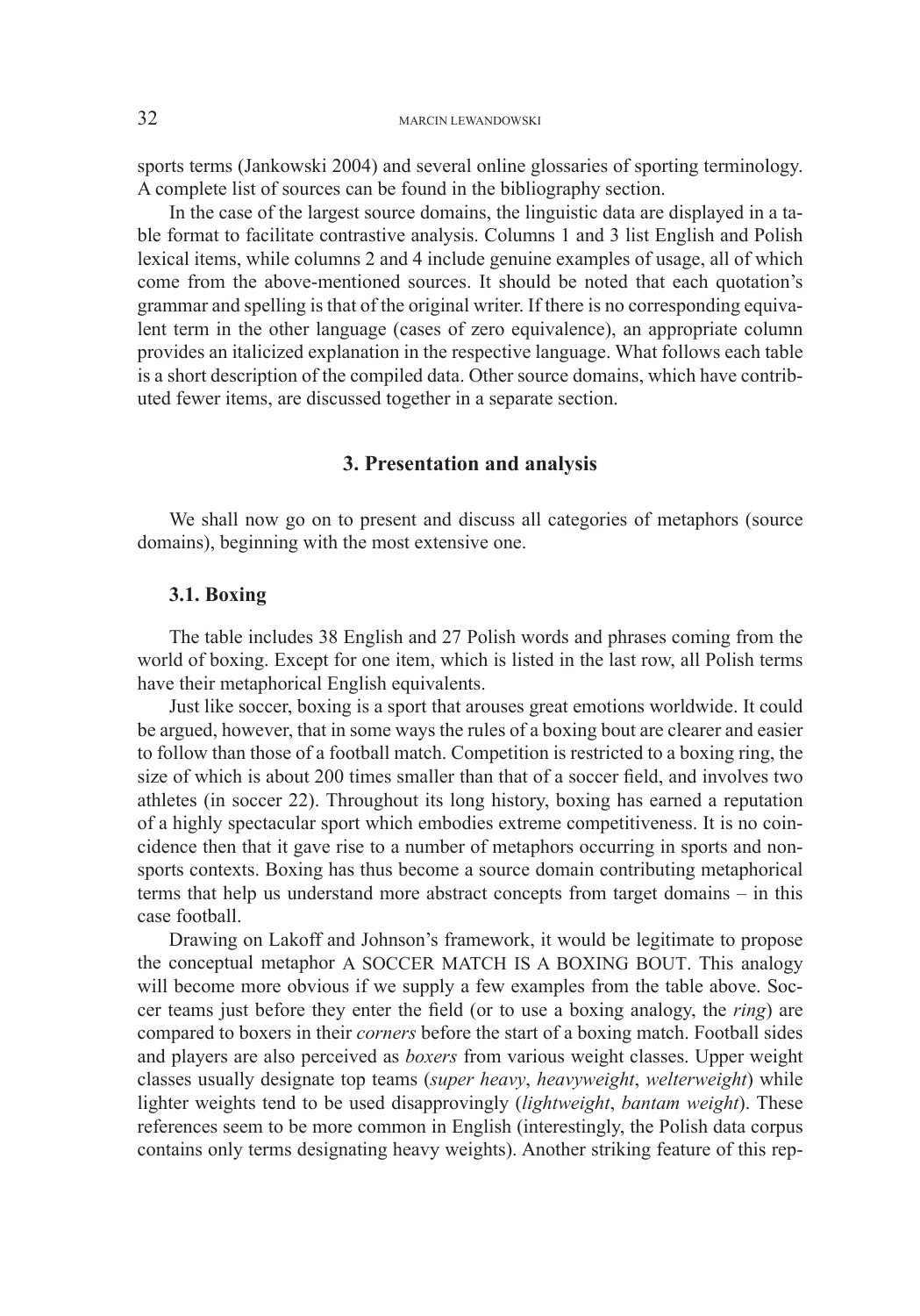| English word/<br>phrase             | Sample sentence                                                                                                                                                                                                                                                              | Polish word/<br>phrase          | Sample sentence                                                                                                                                         |
|-------------------------------------|------------------------------------------------------------------------------------------------------------------------------------------------------------------------------------------------------------------------------------------------------------------------------|---------------------------------|---------------------------------------------------------------------------------------------------------------------------------------------------------|
| 1                                   | $\mathfrak{D}$                                                                                                                                                                                                                                                               | 3                               | 4                                                                                                                                                       |
| bantam weight                       | The two men tangled like bantam<br>weight fighters in one tussle on<br>the touchline near the halfway<br>line.                                                                                                                                                               | waga kogucia                    |                                                                                                                                                         |
| bell                                | Tonight at the Weserstadion the<br>bell rings again, pitting the two<br>northern heavyweights together<br>for the second of four meetings.                                                                                                                                   | gong                            |                                                                                                                                                         |
| blow; punch                         | Shakhtar<br>Donetsk<br>dealt<br>Olympique Marseille's UEFA<br>Cup ambitions a blow with a 2-0<br>home win;<br>if ever there was an African<br>champion able to go pound-for-<br>pound, punch-for-punch with<br>world football's heavyweights,<br>Egypt are surely that team. | cios                            | Potrafimy, kiedy rywal już słania<br>się na nogach, zadać decydujący<br>cios i to jest nasz atut.                                                       |
| blow below the<br>belt:<br>low blow | Blow below the belt: Inter made<br>Lampard bid on Scolari's first<br>day;<br>Yossi Benayoun's 92nd-minute<br>goal came as a low blow to a Ful-<br>ham side that looked like repeat-<br>ing the goalless draw achieved at<br>Anfield.                                         | cios poniżej<br>pasa            | Czuję się jak Gołota, który dostał<br>cios poniżej pasa – mówi trener<br>Stawowy.                                                                       |
| bob and weave                       | He thus began a meandering, jaw<br>dropping solo run, that saw him<br>bob and weave through the whole<br>Arsenal defense.                                                                                                                                                    | unikać ciosów                   |                                                                                                                                                         |
| body blow                           | Lyon conjured up two late goals<br>to earn a point and deal Fioren-<br>tina's confidence a body blow.                                                                                                                                                                        | cios na korpus,<br>potężny cios |                                                                                                                                                         |
| boxer                               | Like a boxer on the ropes, Chel-<br>sea simply refuse to go down.                                                                                                                                                                                                            | bokser                          | Wisła ostatnio choć nie zachwy-<br>ca, ale spokojnie wszystkich<br>punktuje jak doświadczony bok-<br>ser w ringu.                                       |
| boxing match                        | The second half quickly turned<br>into a boxing match as tempers<br>started to flare.                                                                                                                                                                                        | bokserski<br>pojedynek          | Od tego momentu mecz przy-<br>pojedynek bokserski<br>pominał<br>dwóch niezbyt silnych, ale am-<br>bitnych zawodników - akcja za<br>akcję, cios za cios. |
| bout                                | Capello has a selection headache walka<br>ahead of Wednesday's bout.                                                                                                                                                                                                         |                                 |                                                                                                                                                         |

|  |  |  |  | Table 1. Boxing terms |  |
|--|--|--|--|-----------------------|--|
|--|--|--|--|-----------------------|--|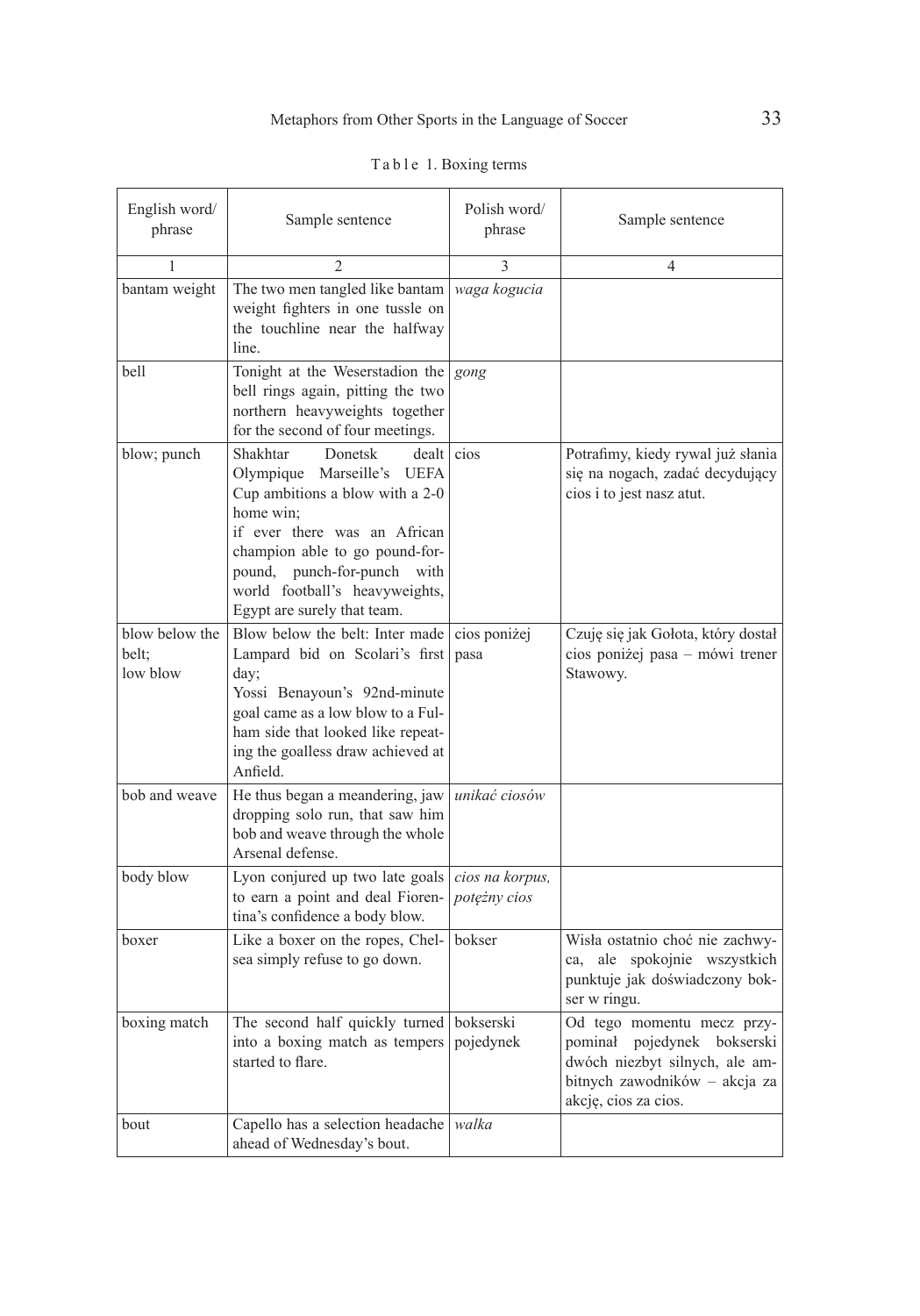| 1                    | $\overline{2}$                                                                                                                                                                                                                                                     | 3                   | 4                                                                                                                                                                      |
|----------------------|--------------------------------------------------------------------------------------------------------------------------------------------------------------------------------------------------------------------------------------------------------------------|---------------------|------------------------------------------------------------------------------------------------------------------------------------------------------------------------|
| challenger           | The Greens' great rivals, AEK<br>Athens FC, were pitted against<br>Málaga CF after the sole remain-<br>ing Spanish challenger defeated<br>Leeds United AFC.                                                                                                        | pretendent          | Potknięcia Bayernu nie wykorzy-<br>stał pretendent do mistrzowskie-<br>go tytułu HSV Hamburg.                                                                          |
| clinch               | Aalborg's Martin Pedersen gets<br>in a clinch with Manchester's<br>Wayne Rooney.                                                                                                                                                                                   | klincz              | W pierwszej połowie spotkanie<br>wyglądało jak bokserski klincz<br>godnych siebie rywali.                                                                              |
| corner               | In the blue corner were Croatia,<br>one of the tournament's form<br>teams boasting three wins from<br>three in their group;<br>Turkey loitered ominously in the<br>red corner, having gained a for-<br>midable reputation as the tourna-<br>ment's comeback kings. | narożnik            | Choć serce każe rzucić się do<br>ataku, zapędzić rywala do naroż-<br>nika, rozsądek podpowiada, że<br>należy racjonować siły.                                          |
| cruiserweight        | Brazil have an attacking force<br>built like a band of cruiserweight<br>boxers.                                                                                                                                                                                    | waga do<br>86,2 kg. |                                                                                                                                                                        |
| decisive blow        | This time, it was the Norwegian<br>John Carew who delivered the<br>decisive blow.                                                                                                                                                                                  | decydujący<br>cios  | Po tym festiwalu niewykorzysta-<br>nych szans decydujący cios zadał<br>zespół KSZO.                                                                                    |
| double blow          | Nigeria were delivered a double<br>blow ahead of a game against<br>Australia.                                                                                                                                                                                      | podwójny cios       | Podwójny cios rozbił kompletnie<br>drużynę PSV.                                                                                                                        |
| exchange of<br>blows | Atletico have managed to turn<br>every game into an event, into an<br>exchange of blows without rea-<br>son or explanation.                                                                                                                                        | wymiana<br>ciosów   | W końcówce kibice oglądali wy-<br>mianę ciosów, ale gole zdobywał<br>lider.                                                                                            |
| guard                | The tie moved into extra time<br>with both sides moving like<br>heavyweight boxers no longer<br>able to think clearly enough to<br>keep their guard up.                                                                                                            | garda               | Zawodnicy schowani za podwój-<br>ną gardą sporadycznie kontrata-<br>kowali.                                                                                            |
| hard/heavy<br>blow   | It was a hard blow for Beenhak-<br>ker to take.                                                                                                                                                                                                                    | silny cios          | To był wielki test naszego cha-<br>rakteru. W ostatnich dniach do-<br>staliśmy silny cios z lewej, silny<br>cios z prawej, ale dziś znów sto-<br>imy twardo na nogach. |
| heavyweight          | This was the heavyweight bout   waga ciężka<br>expected of England's top two<br>as they produced a final to re-<br>member; Heavyweights meet in<br>Group B.                                                                                                        |                     | Derbowe starcie Odry Wodzisław<br>z GKS Katowice było jak walka<br>bokserów wagi ciężkiej.                                                                             |
| hook                 | The more these two superb teams<br>probed and tested, like two pow-<br>erful middleweights wary of the                                                                                                                                                             | sierpowy            | Ruch przymierzył prawym sier-<br>powym już po 40 sekundach<br>gry!                                                                                                     |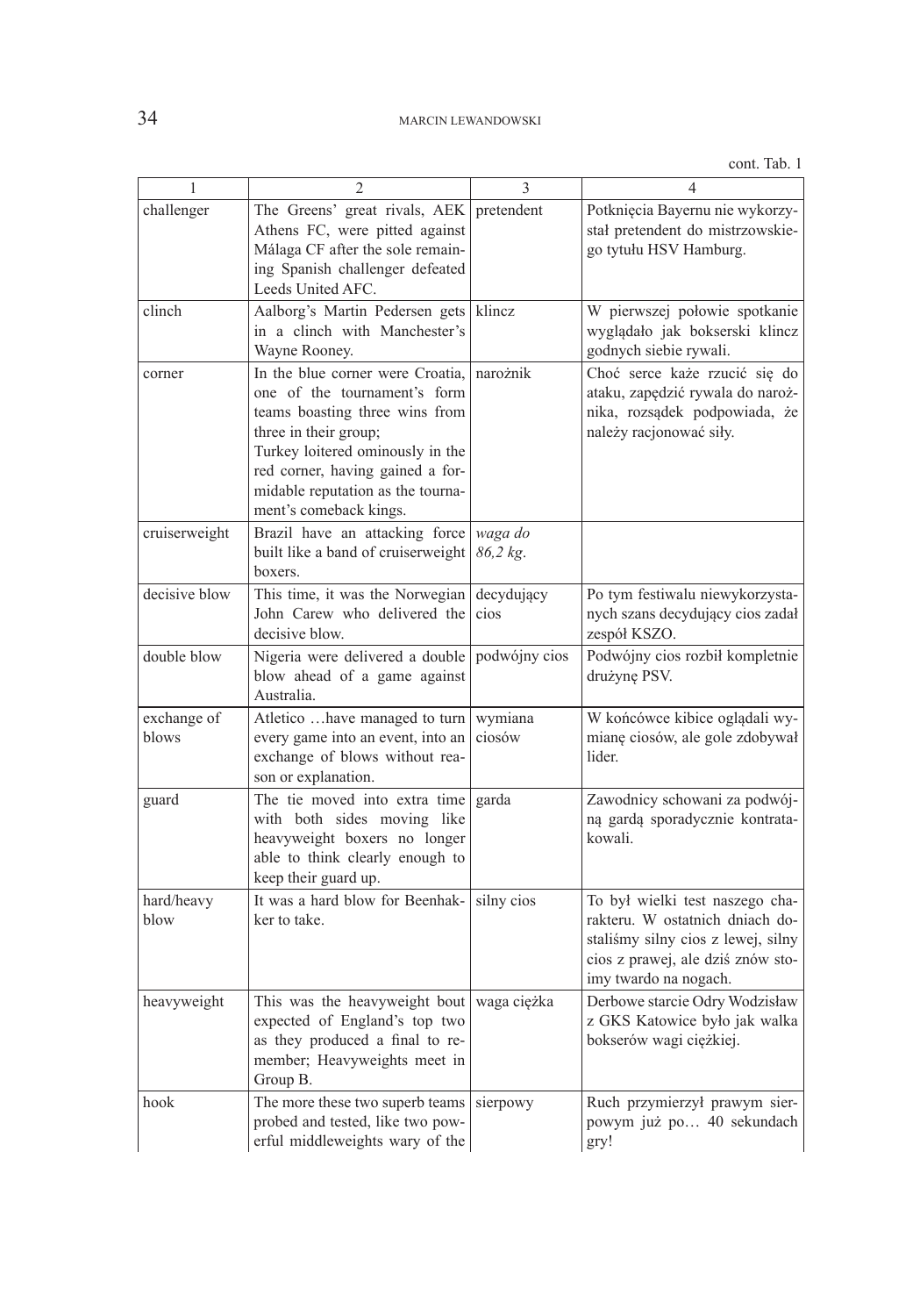| 1                                      | $\overline{2}$                                                                                                                                                        | 3                             | 4                                                                                                                                                                                                          |
|----------------------------------------|-----------------------------------------------------------------------------------------------------------------------------------------------------------------------|-------------------------------|------------------------------------------------------------------------------------------------------------------------------------------------------------------------------------------------------------|
|                                        | other unleashing a thumping<br>right hook, the more you had to<br>feel sorry for John Arne Riise's<br>calamitous moment the previous<br>night at Anfield.             |                               |                                                                                                                                                                                                            |
| knock down<br>$(v_{\cdot}, n_{\cdot})$ | After so many rounds of battle,<br>with one heavyweight getting<br>knocked down and then bounc-<br>ing up again, the mutual respect<br>between both sides has grown.  | posłać na de-<br>ski; nokdaun | W drugiej Urugwajczyk Varela<br>potrzebował czterech minut, by<br>posłać Legię na deski;<br>Zanim sędzia na dobre wyliczył<br>Polonię i wznowił walkę, "Czar-<br>ne Koszule" zaliczyły drugi nok-<br>daun. |
| knockout                               | Spartak suffer technical knock- nokaut<br>out.                                                                                                                        |                               | Drugi gol byłego snajpera Atleti-<br>co Madryt podłamał gości i roz-<br>począł ich nokaut.                                                                                                                 |
| lightweight                            | Ivan Romero's Ecuador team<br>showed their defensive qualities<br>in their opening game by hold-<br>ing Chile to a goalless draw, but<br>looked lightweight up front. | waga lekka                    |                                                                                                                                                                                                            |
| middleweight                           | As four years have passed since<br>the last 'middleweight' final be-<br>tween FC Porto and AS Monaco.                                                                 | waga średnia                  |                                                                                                                                                                                                            |
| on points                              | Austria were clearly the better<br>side tonight: if it was a boxing<br>match, Austria would have won<br>clearly on points.                                            | na punkty                     | Wydaje mi się, że, gdyby to była<br>walka w ringu, taka na punkty, to<br>wygralibyśmy.                                                                                                                     |
| on ropes                               | Liverpool left on the ropes after $ $ na linach<br>Branislav Ivanovic lands one-two<br>combination.                                                                   |                               | Należy racjonować siły. Żeby<br>nie opaść z sił i nie oprzeć się na<br>linach. Gramy przecież w ponad<br>30-stopniowym upale.                                                                              |
| outscore                               | Losing their first two matches to<br>the USA and Costa Rica, they<br>were outscored 5-0 on the ag-<br>gregate.                                                        | wypunktować                   | Wypunktowali nas jak wytrawny<br>bokser - skomentował po meczu<br>Jerzy Wyrobek, szkoleniowiec<br>Zagłębia.                                                                                                |
| parry                                  | Fisting, blocking, punching, sav-<br>ing, parrying, Egypt's 20-year-<br>old captain did it all to thwart an<br>exasperated Colombian attack.                          | sparować                      | Uderzał mocno, z dystansu, ale<br>Lehmann zdołał sparować strzał<br>na róg.                                                                                                                                |
| ring                                   | European heavyweights get back<br>in the ring.                                                                                                                        | ring                          | Piłka tylko dlatego nie przelecia-<br>ła przez siatkę, że trafiła w bram-<br>karza, nokautując go jak bokser<br>rywala na ringu.                                                                           |
| ringcraft                              | Yesterday Chelsea provided a fur-<br>ther demonstration of how effec-                                                                                                 | sztuka bokser-<br>ska         |                                                                                                                                                                                                            |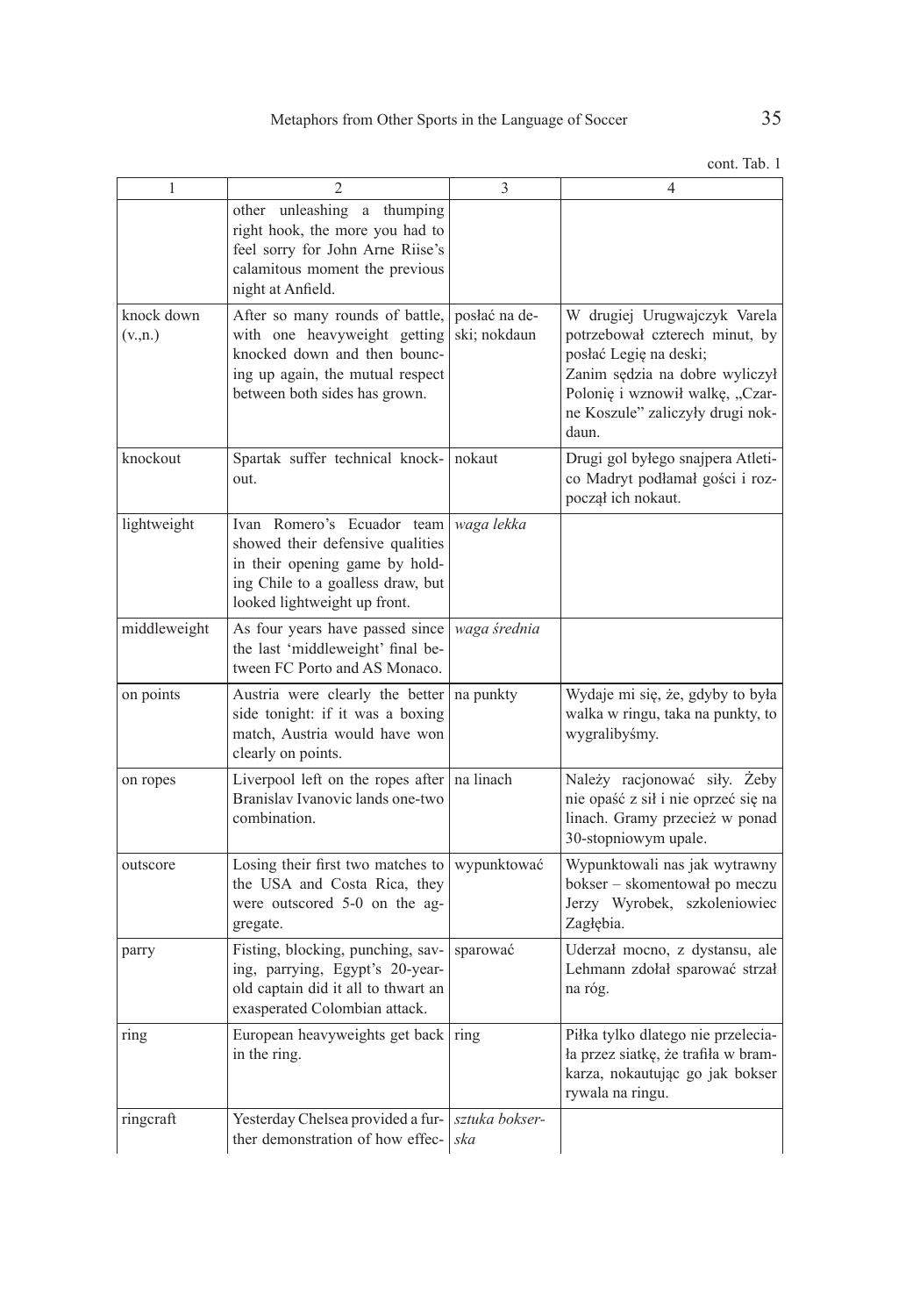| 1                                                                                            | $\mathfrak{D}$                                                                                                                                       | 3                      | 4                                                                                                                                                             |
|----------------------------------------------------------------------------------------------|------------------------------------------------------------------------------------------------------------------------------------------------------|------------------------|---------------------------------------------------------------------------------------------------------------------------------------------------------------|
|                                                                                              | tively Wenger's players can be<br>undermined, on this occasion by<br>opponents steeped in ringcraft.                                                 |                        |                                                                                                                                                               |
| round                                                                                        | Liverpool v Chelsea Round Five:<br>Liverpool and Chelsea meet in<br>the Champions League for the<br>fifth season running.                            | runda                  | W dogrywce oba zespoły poszły<br>na wymianę ciosów, ale też piłka-<br>rze wyglądali jak bokserzy pod-<br>czas 12. rundy na ringu.                             |
| sparing partner                                                                              | Ukraine have finally found a de-<br>cent sparring partner as they<br>prepare for an important UEFA<br><b>EURO 2004.</b>                              | sparingpartner         | Udanie wypadł debiut Tony'e-<br>go Mowbraya w roli menedżera<br>Celtiku Glasgow, choć pierwszy<br>sparingpartner nie należał do klu-<br>bów z wysokiej półki. |
| stun                                                                                         | Arsenal stunned Chelsea, 2-1,<br>handing the Premier League<br>leaders their second loss in four<br>home matches.                                    | ogłuszyć (cio-<br>sem) |                                                                                                                                                               |
| super heavy-<br>weight                                                                       | By the following May, the lone<br>super heavy-weight, Bayern, had<br>not only been eclipsed as champi-<br>ons, but pushed down into fourth<br>place. | waga super-<br>ciężka  | Manchester czy Chelsea? Finał<br>wagi superciężkiej                                                                                                           |
| throw in the<br>towel                                                                        | Grant refuses to throw in towel.                                                                                                                     | rzucić ręcznik         | Po stracie drugiego gola z rzu-<br>tu karnego trener gości Ryszard<br>Wieczorek powinien rzucić ręcz-<br>nik i poddać drużynę.                                |
| welterweight                                                                                 | In boxing terms, that's like drop-<br>ping from welterweight to light-<br>weight - which is exactly what<br>this current Arsenal team are.           | waga<br>polśrednia     |                                                                                                                                                               |
| Second,<br>cornerman<br>$-$ the official<br>attendant of<br>a contender in<br>a boxing match |                                                                                                                                                      | sekundant              | Na szczęście nie rzucił go [ręcz-<br>nika] na murawę niczym sekun-<br>dant słaniającego się na nogach<br>boksera.                                             |

ertoire is the frequency of the word *blow* (and its Polish equivalent *cios*), which often combines with adjectives (*double*, *decisive*, *decydujący*, *podwójny*). This noun (occasionally, *punch* appears in similar contexts) is used figuratively to refer to various turning points in a soccer game such as loss of a key player, scoring a match winner goal or a booking. A convincing or big win is compared to a *knockout* or *knockdown*. A team on the losing side can be seen as a boxer leaning *on the ropes*. Judging by the number of analogies, it can be argued then that in many ways football is perceived in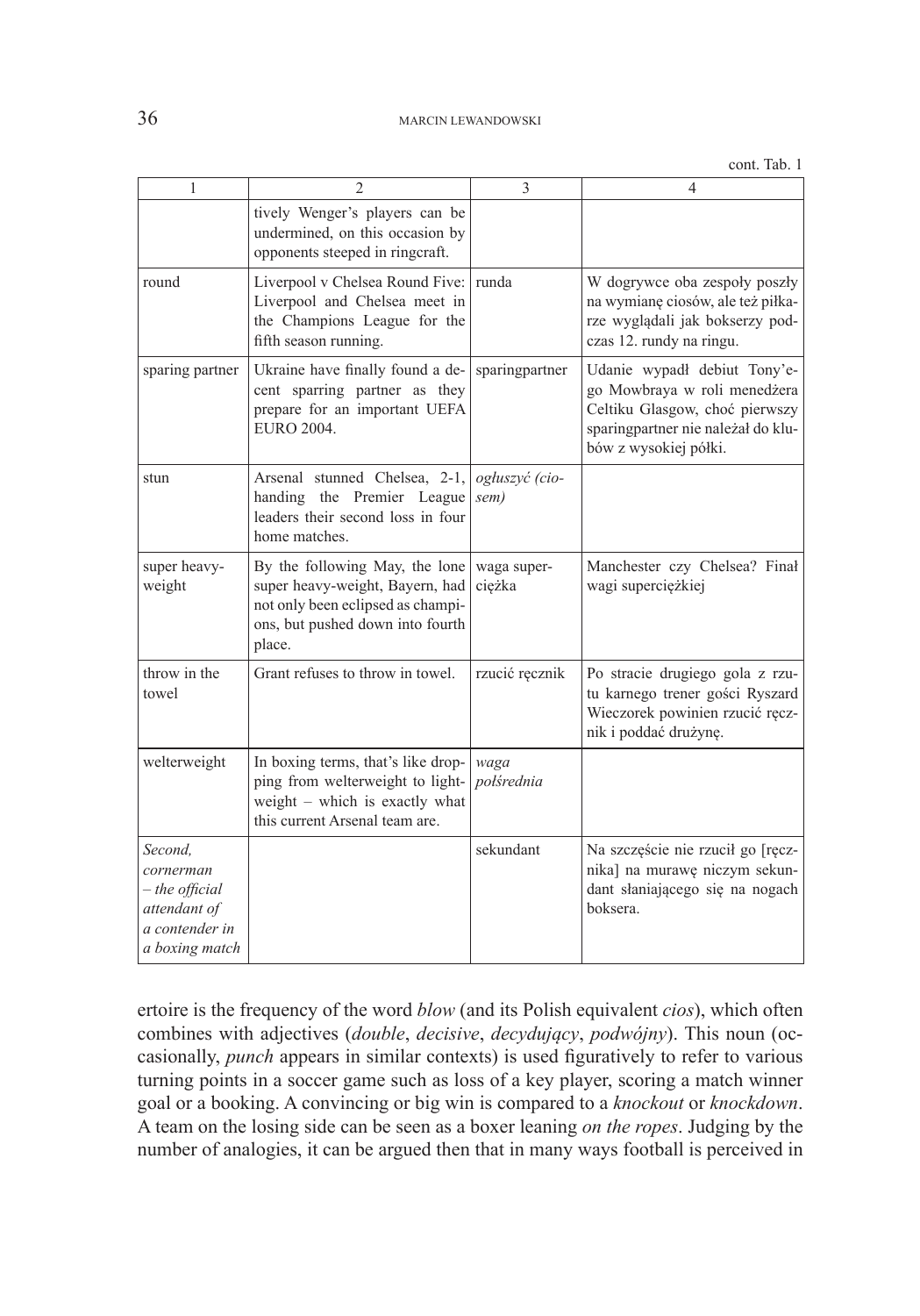terms of boxing – the most representative of all combat sports.<sup>4</sup> Most of this terminology echoes war rhetoric, which is one of the distinctive features of sportswriting and sportscasting (Beard 1998: 35).

### **3.2. Track and field and horse racing**

Metaphors from track and field and horse racing will be discussed in one section as they seem to yield a very similar image in the target domain.

Track and field athletics, sometimes referred to as the queen of sports, is the second largest contributor after boxing with 36 terms (21 from English and 15 from Polish). Some of these items can also be found in other source domains, and have accordingly been marked with a single asterisk (if they also occur in horse racing terminology in their literal meanings) and two asterisks (if, besides horse racing, they appear in sailing terminology, which will be discussed in section 3.3).<sup>5</sup>

The set of horse racing metaphors consists of 14 English and 9 Polish items, making up a total of 23. What follows is a listing of terms that are solely used in horse racing contexts.

As mentioned above, it is legitimate to discuss terms from the above two domains together since they give rise to another conceptual metaphor, namely SOCCER COM-PETITION IS A RACE. The usage examples demonstrate that competition involves a wide range of football events, including domestic leagues, international club competitions (the Champions' League, the Europa League), and big international events (the FIFA World Cup, continental championships). The SOCCER COMPETITION IS A RACE metaphor applies in particular to loanwords from track and field athletics<sup>6</sup> and horse racing, though some concepts are only associated with the former.

Football teams are thus compared to runners or horses (*race horse*) participating in a race (usually a long-distance one: *marathon*) which includes obstacles (*hurdles*). At first, teams get ready for a competition (*get set*, *on one's marks*) and finally show up *in the starting blocks*, or *on the starting line* (the two phrases being metaphors for the start of a competition), hoping that they will not suffer a setback in the early stages of the competition (i.e. they will not commit a *false start*). When teams get going, they may compete fiercely like horses running *neck and neck*. Some sides want to set the pace (they are compared to *pacesetters* who dictate their own rules) just as runners or horses do in a race; others try to catch or find a *second wind*, especially after suffering a few defeats. Past the *halfway point*, teams gradually start getting ready for *finish* – the final and key stage of every competition, where trophies are decided. Exhausted

<sup>4</sup> Also note the phrase *on points* (and its Polish equivalent na punkty), which in soccer language occurs in hypothetical statements usually expressing the speaker's (writer's) dissatisfaction with a final score which does not reflect the conduct of the game (see relevant examples).

<sup>&</sup>lt;sup>5</sup> In fact, the overwhelming majority of these terms can be found in the glossaries of all other racingbased sports such as car racing, cross-country skiing, cycling, rowing, speedway, to name just a few.

<sup>6</sup> Although by definition track and field is a set of events involving running, jumping, throwing and walking, it is apparent that all terms borrowed into the language of soccer refer to running events.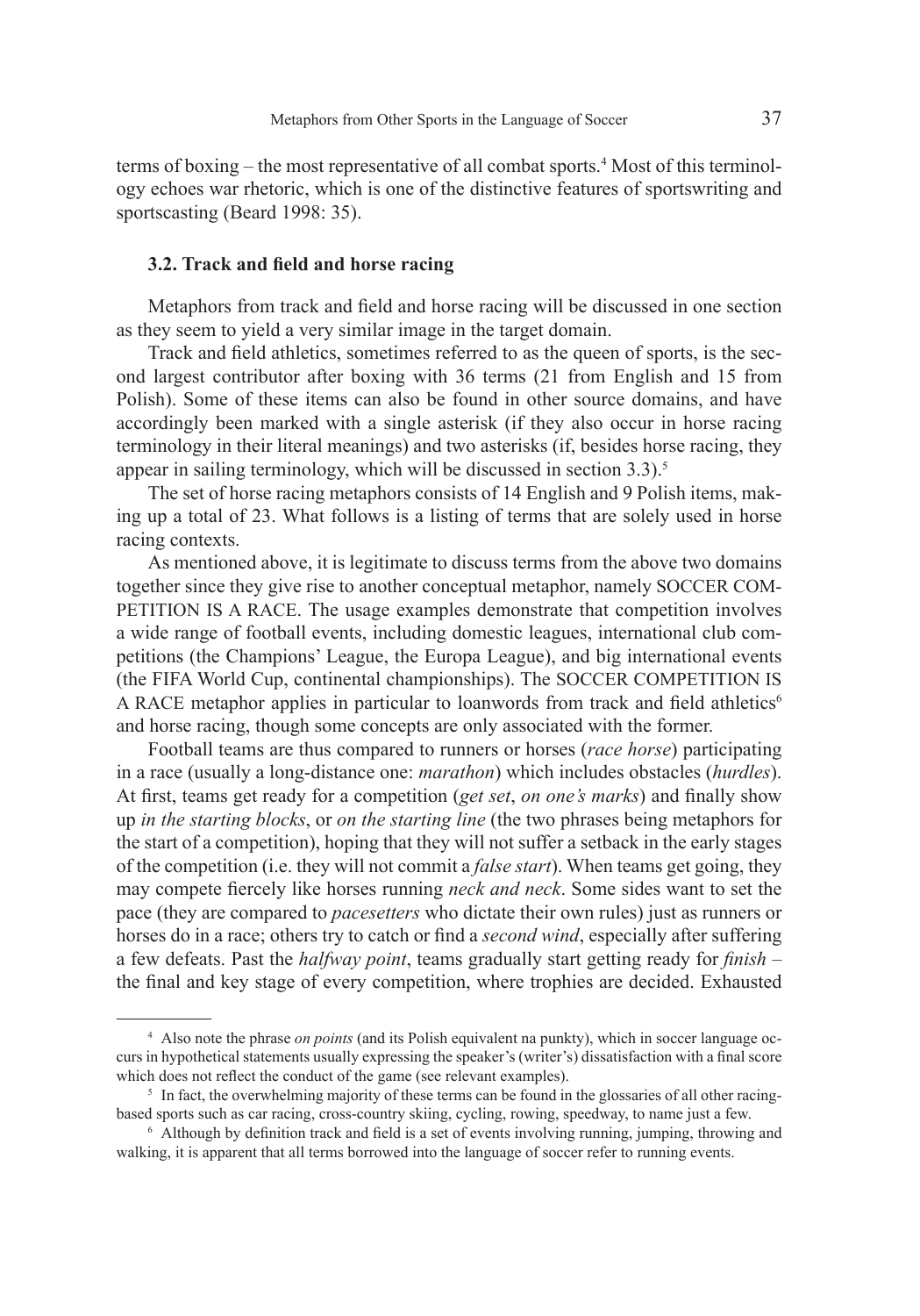# 38 MARCIN LEWANDOWSKI

| English word/<br>phrase        | Sample sentence                                                                                                                                                  | Polish word/<br>phrase                 | Sample sentence                                                                                                                         |
|--------------------------------|------------------------------------------------------------------------------------------------------------------------------------------------------------------|----------------------------------------|-----------------------------------------------------------------------------------------------------------------------------------------|
| 1                              | 2                                                                                                                                                                | 3                                      | 4                                                                                                                                       |
| baton                          | There is a widespread belief<br>amongst Tricolor fans that the<br>time has come for Blanco to pass<br>the baton onto a younger genera-<br>tion.                  | pałeczka                               | W zaistniałej sytuacji pałeczkę<br>w sztafecie pożądanych towarów<br>transferowych przejął bramkarz<br>Grzegorz Kasprzik.               |
| clear a hurdle                 | The heavyweights all cleared the<br>first hurdle in Asia's 2010 FIFA<br>World Cup South Africa™ quali-<br>fying section.                                         | pokonać/<br>przeskoczyć<br>przeszkodę* | Wszystko zaczęło się od porażki<br>w 1956 r., a po raz ostatni górnicy<br>przeskoczyli stołeczną przeszko-<br>dę w sezonie 1983/84.     |
| dead heat **                   | Dead heat in Differdange. Lux-<br>embourg and Estonia shared the<br>spoils as their UEFA European<br>Under-21 Championship cam-<br>paigns ended with a 1-1 draw. | bieg nieroz-<br>strzygnięty            |                                                                                                                                         |
| false start**                  | Lyon aggrieved after false start.                                                                                                                                | falstart**                             | Wszak Rafał Ulatowski powinien<br>udowodnić, że falstart Bełchatów<br>ma już za sobą.                                                   |
| finish (finish-<br>ing) line** | Barcelona continue to run away<br>with the 2008/09 La Liga title<br>as they demonstrate no intent of<br>slowing down until they cross the<br>finish line.        | meta**                                 | FC Sion walczący o 5. lokatę na<br>mecie sezonu od pierwszych mi-<br>nut rozpoczął szturm.                                              |
| finishing<br>post**            | Dynamo claimed the title last<br>term, easing past the finishing<br>post eleven points ahead of near-<br>est rivals Shakhtar.                                    | słupek przy<br>mecie                   |                                                                                                                                         |
| finishing<br>straight*         | The season enters its finishing<br>straight.                                                                                                                     | ostatnia prosta*                       | Potem już ostatnia prosta, czyli<br>przygotowania do potyczki z Le-<br>chem.                                                            |
| get set                        | They get set to meet the South<br>Americans again in a dream Fi-<br>nal.                                                                                         | gotowi                                 |                                                                                                                                         |
| halfway<br>point**             | The Champions League and Eu-<br>ropa League have reached the<br>halfway point.                                                                                   | półmetek**                             | Wprawdzie eliminacje do piłkar-<br>skich MŚ 2010 osiągają dopiero<br>półmetek, ale Holandia już teraz<br>jest bliska awansu na mundial. |
| increase the<br>pace*          | The Czechs increased the pace<br>in the second period and captain<br>Martin Fillo headed against the<br>bar in the 60th minute.                                  | zwiększyć<br>tempo*                    | Po zmianie stron rzeszowianie<br>zwiększyli tempo rozgrywania<br>akcji i w 57. minucie objęli pro-<br>wadzenie.                         |
| final/last lap**               | Hertha visit Hamburg as race en-<br>ters final lap.                                                                                                              | ostatnie<br>okrążenie                  |                                                                                                                                         |

### Ta b l e 2. Track and field terms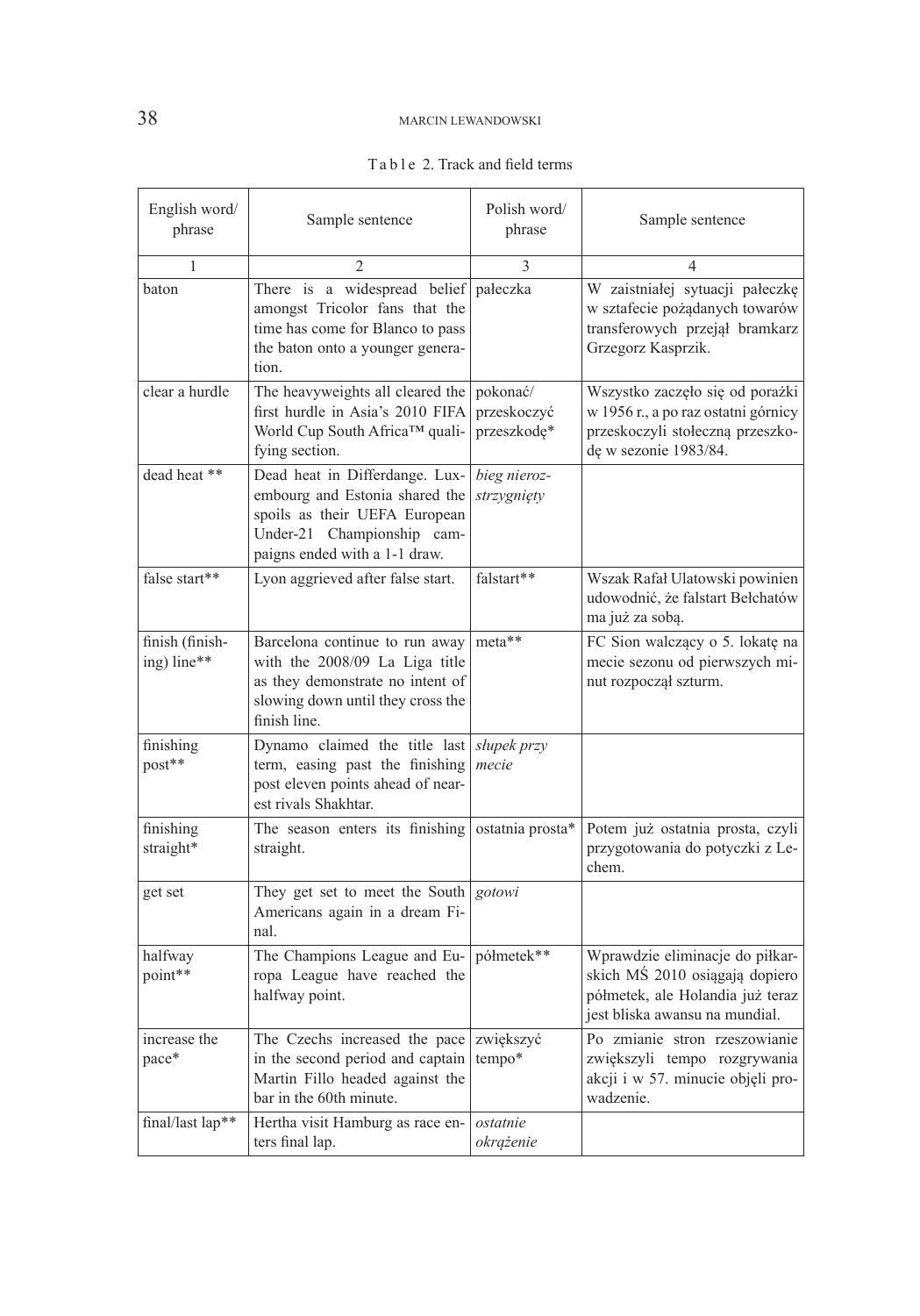| 1                          | 2                                                                                                                                                                                       | 3                                                                        | $\overline{4}$                                                                                                                                                         |
|----------------------------|-----------------------------------------------------------------------------------------------------------------------------------------------------------------------------------------|--------------------------------------------------------------------------|------------------------------------------------------------------------------------------------------------------------------------------------------------------------|
| marathon                   | After a tense penalty marathon,<br>Holland went tumbling out of<br>the finals at the hands of inspired<br>Nigeria.                                                                      | maraton                                                                  | Meczem z Cracovią Śląsk roz-<br>pocznie też prawdziwy maraton<br>spotkań u siebie.                                                                                     |
| on one's marks             | Sweden on their marks for Olym-<br>pic kick-off.                                                                                                                                        | do startu                                                                |                                                                                                                                                                        |
| outdistance**              | But the club was outdistanced by<br>Manchester United.                                                                                                                                  | zdystanso-<br>wać**                                                      | Juventus Turyn w 23. kolejce Se-<br>rie A będzie starał się zdystanso-<br>wać AS Roma w pościgu za lide-<br>rem tabeli, Interem Mediolan.                              |
| pacesetter                 | While the next day in Group 7<br>pacesetters Slovakia welcome<br>second-placed Croatia with just<br>one point between them.                                                             | zawodnik<br>narzucający<br>tempo; zając<br>(colloquial,<br>and outdated) |                                                                                                                                                                        |
| photo finish**             | Photo finish expected in Norway                                                                                                                                                         | fotofinisz                                                               |                                                                                                                                                                        |
| relay                      | Ancelotti intends to adopt 'la<br>staffetta' - an Italian phrase refer-<br>ring to passing the baton, or giv-<br>ing the players a half each - and<br>Gilardino is ready for the relay. | sztafeta                                                                 | Pałeczka zmieniła właściciela,<br>sztafeta biegnie dalej. Ronaldin-<br>ho został w boksie.                                                                             |
| second wind                | Toulouse [FC] lost points but<br>might find a second wind. It<br>won't be as easy as all that.                                                                                          | drugi oddech                                                             | Liverpool złapał drugi oddech<br>i ma już tylko punkt straty do<br>Manchesteru United w tabeli Pre-<br>mier League.                                                    |
| sprint                     | Sides<br>down<br>finishing<br>sprint<br>straight.                                                                                                                                       | sprint                                                                   | Po długim biegu po trzy trofea<br>dla Barcelony rozpoczyna się<br>decydujący sprint - wystarczy<br>wygrać 10 spotkań, by osiągnąć<br>najlepszy wynik w historii klubu. |
| start (starting)<br>line** | "This is a group stage with four<br>teams on the starting line," he ex-<br>plained to a press conference.                                                                               | linia startu                                                             |                                                                                                                                                                        |
| starting blocks            | Just as Porto shot out of the start-<br>ing blocks at Old Trafford so<br>United seized the early initiative<br>here.                                                                    | bloki startowe                                                           | My za to wyglądamy, jakbyśmy<br>trochę zostali w blokach starto-<br>wych. Musimy w końcu rozegrać<br>dobry mecz.                                                       |
| heats                      |                                                                                                                                                                                         | przedbiegi                                                               | Jeżeli w przedbiegach o Cham-<br>pions League rozprawił się z naj-<br>lepszą polską drużyną, to pewnie<br>by rządził w ekstraklasie.                                   |
| last-gasp suc-             |                                                                                                                                                                                         | rzutem na                                                                | W ostatnim sezonie Kalmar rzu-                                                                                                                                         |
| cess <sup>a</sup>          |                                                                                                                                                                                         | taśmę                                                                    | tem na taśmę zdobyło tytuł.                                                                                                                                            |

a Almost literally: 'throwing oneself at the tape'. In track and field running events, tapes used to designate finish lines (actually, they are still used in marathon and other road races). This ritual, though practically non-existent, has been rendered idiomatically and metaphorically in the Polish language.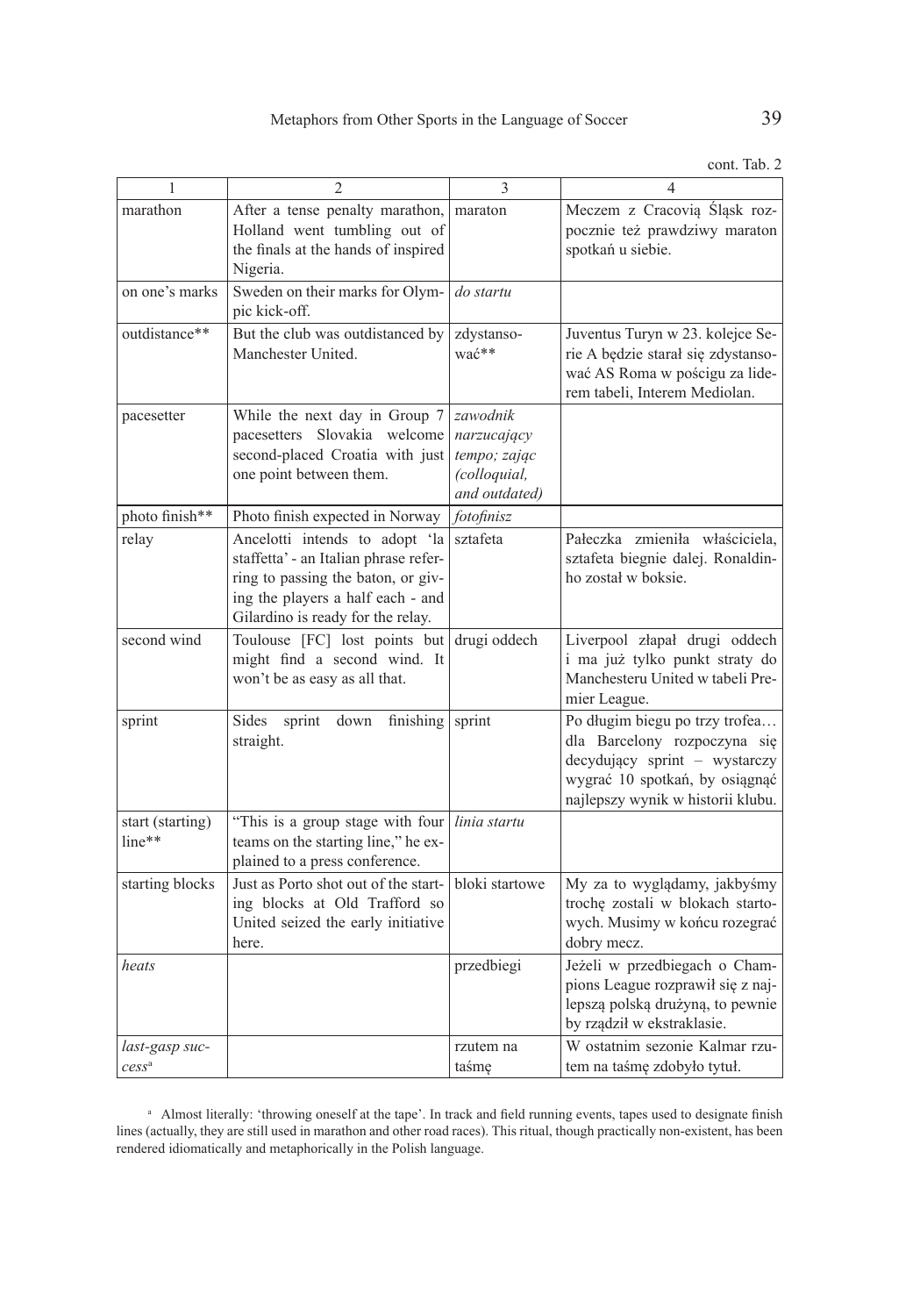#### 40 MARCIN LEWANDOWSKI

| English word/<br>phrase | Sample sentence                                                                                                                                  | Polish word/<br>phrase | Sample sentence                                                                      |  |
|-------------------------|--------------------------------------------------------------------------------------------------------------------------------------------------|------------------------|--------------------------------------------------------------------------------------|--|
| horse race              | AEK and Olympiakos in two wyścig koński<br>horse race.                                                                                           |                        |                                                                                      |  |
| neck and neck           | The teams are neck-and-neck on l leb w leb<br>seven points in Group C and will<br>both go through if Real overcome<br>Swiss champions FC Zurich. |                        | Na razie Milan i Juve ida leb<br>leb, solidarnie wygrywając<br>W<br>swoje spotkania. |  |
| saddle                  | A series of wins have steadied the siod lots<br>ship and Lemonis's side are back<br>in the saddle again.                                         |                        | Na tyle, na ile był w stanie,<br>poukładał zespół i w siodle się<br>utrzymał.        |  |
| thoroughbred            | UEFA Cup thoroughbreds reach   kon czystej<br>first big hurdle.                                                                                  | krwi                   |                                                                                      |  |

| Table 3. Horse racing terms |  |
|-----------------------------|--|
|-----------------------------|--|

as they might be after a long race, teams enter the *last lap* to *sprint* down the *finishing straight* and reach *finish line*. Sometimes a trophy is won in the last stage of the competition or in the final meters of the race (see the Polish metaphorical equivalent of *last-gasp success*).

# **3.3. Sailing**

Sailing has contributed the same number of metaphors as track and field (36 including 21 from English and 15 from Polish). As was the case in the previous listings, English terms prevail, and most Polish words and phrases have their English metaphorical equivalents. Table 4 shows these items that occur solely in sailing terminology.

Some of the sailing terms (e.g., *halfway point*, *outdistance*, *starting line*, and a few others marked with a double asterisk) are in line with the SOCCER COMPETITION IS A RACE metaphor. However, the spirit of competitiveness, which has come to the fore in the metaphors discussed in the previous section, is somewhat absent in most of the sailing terminology presented above. These metaphors generate an image of a soccer team which is compared to a sailing boat or yacht participating in a regatta or going on a long-distance voyage. It is fair then to propose another conceptual metaphor, that is: A SOCCER TEAM IS A SAILING VESSEL. As the examples above show, this team should be understood in broader terms – it does not refer just to a collection of players on the field, but also includes the team's manager (coach), president, and possibly other officials. Let us quote a few examples to prove the validity of this metaphor.

The vessel's *crew* (i.e. players) are managed by a *helmsman* (coach<sup>7</sup>) *steering* them to success. The helmsman makes sure that his ship *sails* or *navigates* safely and

<sup>7</sup> *Helmsman* is not the most senior rank aboard a ship but since *captain* has come to denote an onfield leader of the team, the latter term cannot refer, even metaphorically, to a coach.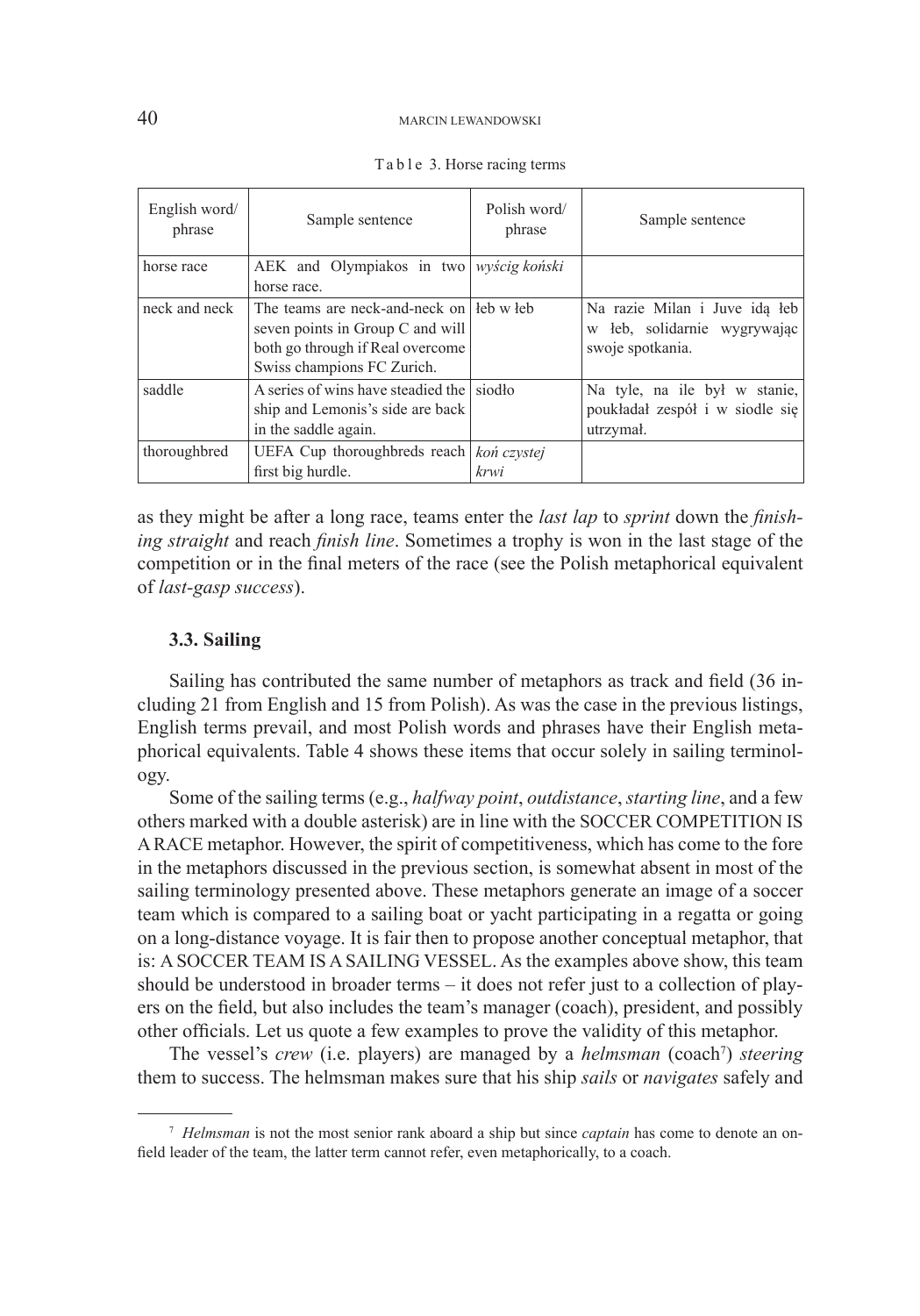| English word/<br>phrase | Sample sentence                                                                                                                                                                                                                                | Polish word/<br>phrase       | Sample sentence                                                                                                                   |
|-------------------------|------------------------------------------------------------------------------------------------------------------------------------------------------------------------------------------------------------------------------------------------|------------------------------|-----------------------------------------------------------------------------------------------------------------------------------|
| 1                       | 2                                                                                                                                                                                                                                              | 3                            | 4                                                                                                                                 |
| aboard                  | The 33-year-old, who will cap-<br>tain Argentina against France in<br>a Paris friendly this evening, will<br>climb aboard the Yellow Subma-<br>rine in the summer having signed<br>a three-year contract with the<br>Castellón club.           | na pokładzie                 | Real z Perezem na pokładzie nie-<br>obliczalne propozycje składał już<br>nie raz                                                  |
| aground                 | The traditional Norwegian tac-<br>tic of pumping long balls to the<br>forwards ran aground against the<br>powerful Yugoslavians.                                                                                                               | na mieliźnie                 | PZPN popełnił niewybaczalny<br>błąd, zatrudniając Pawła Janasa,<br>a kadra pod jego kierownictwem<br>wciąż tkwiła na mieliźnie.   |
| berth                   | England received an extra berth<br>in the competition for topping the<br>Europe-wide Fair Play league.                                                                                                                                         | koja, miejsce<br>do spania   |                                                                                                                                   |
| capsize                 | The way his team capsized in the<br>second half, conceding two goals<br>in the space of 23 minutes.                                                                                                                                            | wywracać się<br>do góry dnem |                                                                                                                                   |
| course                  | Barcelona remain on course for<br>a treble of trophies this season.                                                                                                                                                                            | kurs                         | Podział punktów w sobotę spra-<br>wi, że obie drużyny obiorą na do-<br>bre kurs na dno tabeli.                                    |
| crew                    | Lalas picks crew to sail to vic-<br>tory.                                                                                                                                                                                                      | załoga                       | Może go zapewnić Franz Smu-<br>da i jego załoga w dwumeczu<br>z Udinese Calcio. Już za dwa<br>tygodnie.                           |
| drift                   | Allbäck threatened just before the<br>hour but his effort drifted wide.                                                                                                                                                                        | dryfować                     | Marek Chojnacki jak na razie<br>nie odmienił oblicza gry zespołu<br>i Arka powoli dryfuje do I ligi.                              |
| helmsman                | It is the oldest story in football -<br>when a club is sinking like a ship<br>the helmsman has to be replaced.                                                                                                                                 | sternik                      | 53-letni sternik europejskiego<br>futbolu rozmawiał także z czes-<br>kimi politykami.                                             |
| navigate; sail          | The Rossoneri navigated the<br>second round with relative ease,<br>twice overcoming Manchester;<br>By contrast, Milan AC sailed<br>through Group Two with a 100<br>per cent record against IFK Göte-<br>borg, FC Porto and PSV Eind-<br>hoven. | płynąć;<br>żeglować          | Wisła popłynie po mistrza;<br>Przekonała się o tym Arka Gdy-<br>nia, która po świetnym początku<br>żegluje w dolne rejony tabeli. |
| skipper                 | He stood in as skipper for the sus-<br>pended Zinédine Zidane                                                                                                                                                                                  | kapitan                      |                                                                                                                                   |
| steer                   | Cesar Luis Menotti and Carlos<br>Bilardo are the coaches who<br>steered the Argentina to victory                                                                                                                                               | sterować; ster               | Trener żółtodziób [] miał nie<br>być i nie był w stanie sterować<br>kolekcją megagwiazd futbolu;                                  |

|  |  |  |  |  |  | Table 4. Sailing terms |
|--|--|--|--|--|--|------------------------|
|--|--|--|--|--|--|------------------------|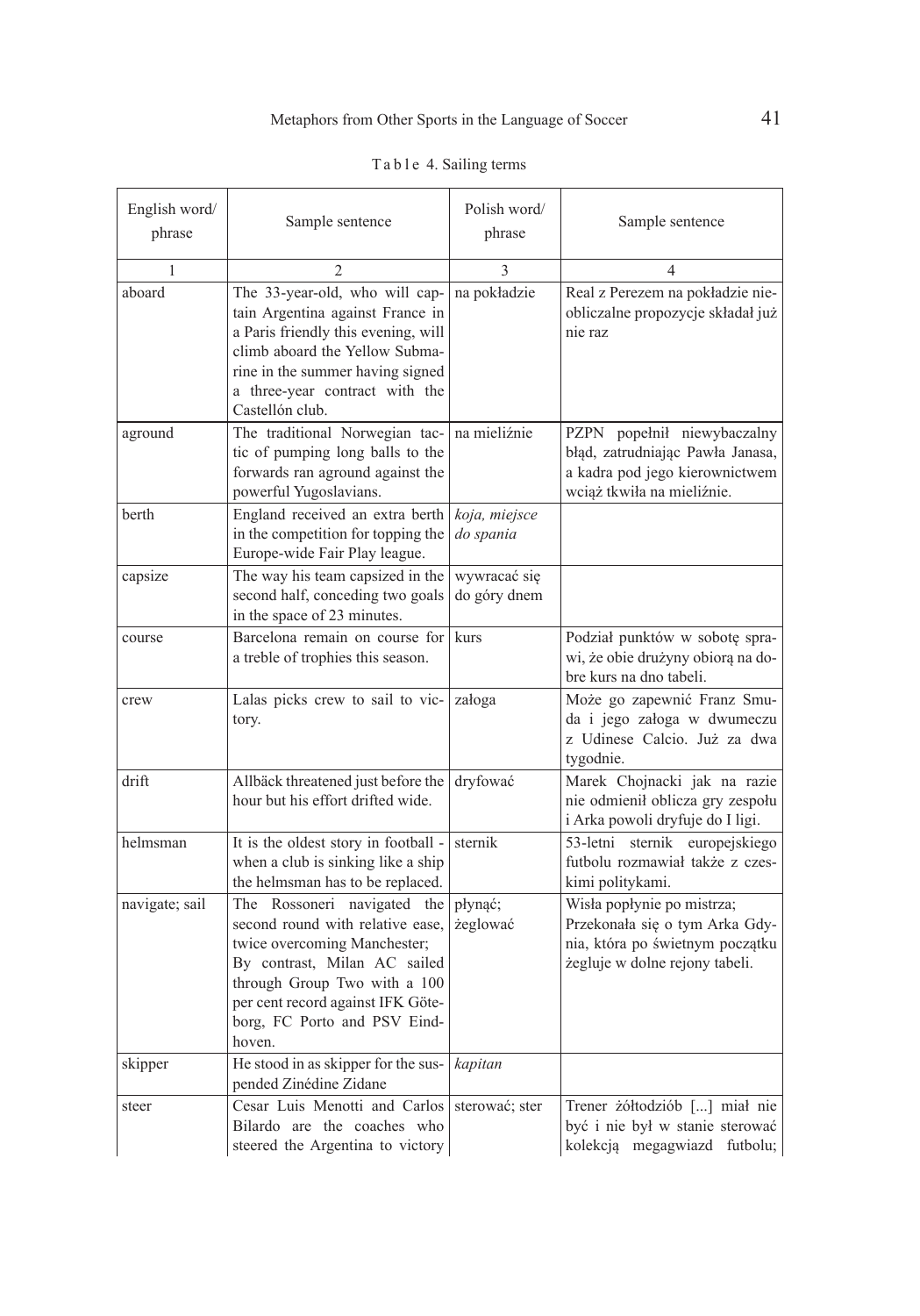|                 | at the 1978 and 1986 FIFA World<br>$Cups^{TM}$                                                                                                                      |       | Ster madryckiego klubu objął po<br>nim obecny szkoleniowiec Walii<br>- 60-letni dziś John Toshack. |
|-----------------|---------------------------------------------------------------------------------------------------------------------------------------------------------------------|-------|----------------------------------------------------------------------------------------------------|
| vessel          | The French club hoping to steer   statek, okret<br>a course to the UEFA Cup semi-<br>finals despite having their vessel<br>seriously holed in Ukraine last<br>week. |       |                                                                                                    |
| starboard, port |                                                                                                                                                                     | burta | Kolejny wielki klub, który zna-<br>lazł się za burtą pucharowej ry-<br>walizacji to włoska Roma.   |

remains on *course* for its destination. If we translate this into soccer language, it means that his team defeats successive opponents and heads for overall success in a competition. In this sense, overall success (e.g., World Cup qualification, winning the league championship or avoiding relegation) is equivalent to reaching the final destination by a vessel. Obviously, the voyage may as well end in failure if some problems occur on the way – the team may lose a game or a series of games. In that scenario, the ship begins to *drift*, or worse than that, *capsizes* or *runs aground*.

### **3.4. Chess**

The chess corpus includes 20 items: 10 from English and 10 from Polish.

| English word/<br>phrase | Sample sentence                                                                                                                                         | Polish word/<br>phrase                 | Sample sentence                                                                                                                                                                                                                                                                                              |
|-------------------------|---------------------------------------------------------------------------------------------------------------------------------------------------------|----------------------------------------|--------------------------------------------------------------------------------------------------------------------------------------------------------------------------------------------------------------------------------------------------------------------------------------------------------------|
|                         | $\mathfrak{D}$                                                                                                                                          | $\mathcal{E}$                          | $\overline{4}$                                                                                                                                                                                                                                                                                               |
| checkmate               | Aragones certainly has the pieces<br>from which to choose his pawns<br>and bishops as he attempts to<br>checkmate his rivals in Germany<br>this summer. | szach-mat.<br>dać mata,<br>zaszachować | Właściwie jeszcze w I połowie<br>reprezentant Wybrzeża Kości<br>Słoniowej Aruna Dindane mógł<br>powiedzieć Wiśle "szach mat";<br>W sobote w Łodzi mata Widze-<br>wowi dała Korona; W meczu na<br>szczycie galaktyczna drużyna<br>dała się uśpić, zaszachować, po-<br>zwoliła narzucić sobie styl rywa-<br>1a |
| chess                   | When over-zealous media quar-<br>ters might have been hoping for<br>some sort of falsely manufactured<br>gladiatorial battle they instead               | szachy                                 | Mecz w Lizbonie wyglądał jak<br>nudna partia szachów, w której<br>obu zespołom chodzi wyłącznie<br>o remis.                                                                                                                                                                                                  |

Ta b l e 5. Chess terms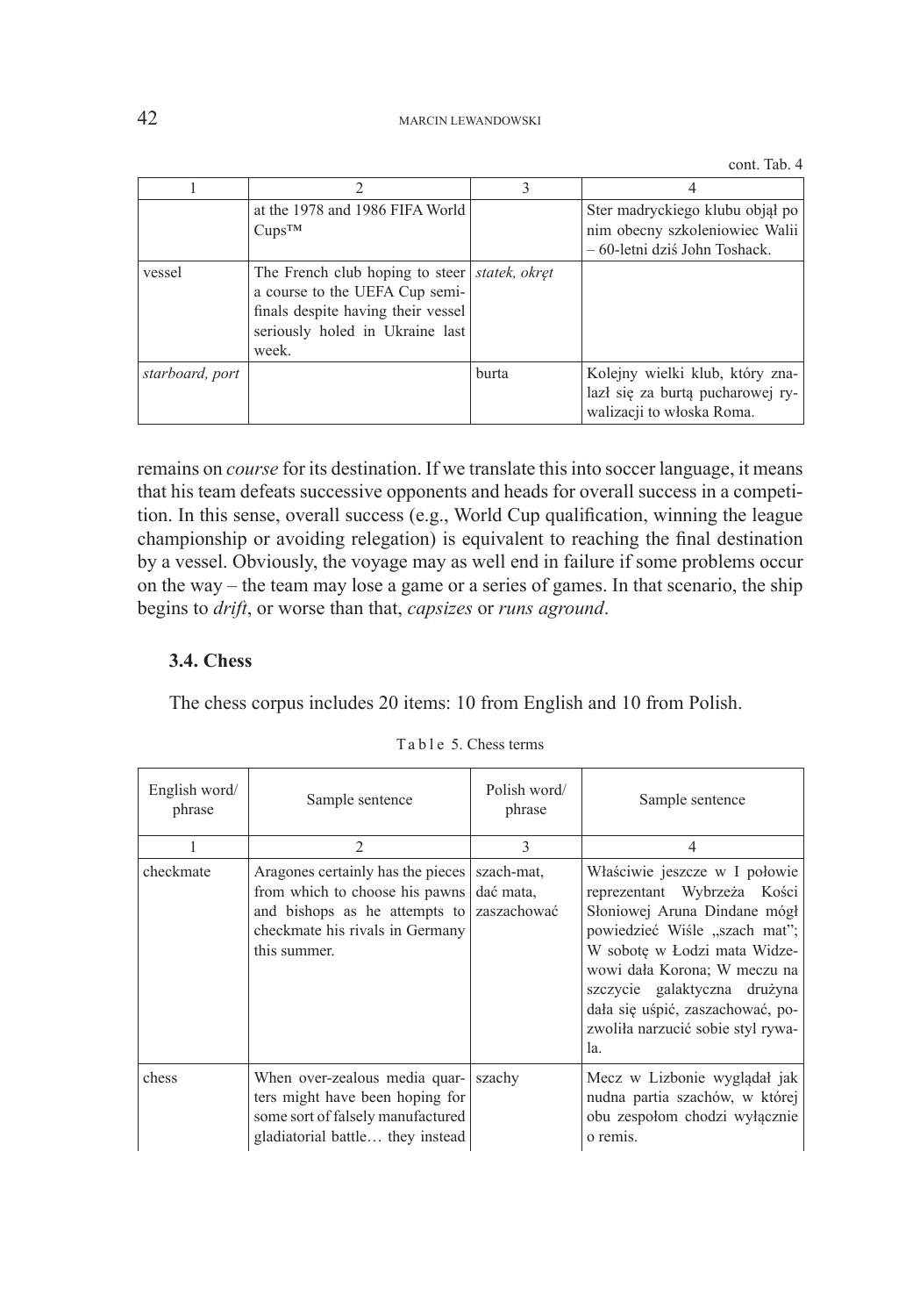| ۰ | I<br>I<br>×<br>۰. |
|---|-------------------|
|   |                   |
|   |                   |

| 1                                                      | $\overline{2}$                                                                                                                             | 3                      | 4                                                                                                                                                 |
|--------------------------------------------------------|--------------------------------------------------------------------------------------------------------------------------------------------|------------------------|---------------------------------------------------------------------------------------------------------------------------------------------------|
|                                                        | were treated to a game of chess<br>between two astute tacticians and<br>teams.                                                             |                        |                                                                                                                                                   |
| chessboard                                             | Ottmar Hitzfeld - a grand master<br>of modern strategy – with fewer<br>players of genius on his side of<br>the chessboard.                 | szachownica            | Szkoleniowiec przesuwa zawod-<br>ników jak po szachownicy. Np.<br>Junior Diaz grał na lewej pomocy<br><i>i</i> obronie.                           |
| defensive move                                         | The Portuguese veteran was sac-<br>rificed for Fabio Grosso in a de-<br>fensive move by Mancini with 18<br>minutes to go.                  | ruch obronny           |                                                                                                                                                   |
| gambit                                                 | Oddly the Italian's opening gam-<br>bit was the same as McClaren's<br>18 months before - to exclude<br>99-times capped David Beck-<br>ham. | gambit, ruch           |                                                                                                                                                   |
| key move                                               | Another key move was to secure<br>21-year-old Ukraine forward Ar-<br>tem Milevskiy.                                                        | kluczowe<br>posuniecie | W przerwie zastąpił go Paweł<br>Sasin i było to kluczowe posu-<br>nięcie.                                                                         |
| opening                                                | Josef Hickersberger announced<br>previously that just as in chess, he<br>has a plan for the opening stages.                                | otwarcie               | Gospodarze mieli szansę na fan-<br>tastyczne otwarcie meczu. Już<br>w 2. minucie ustawiony tylem do<br>bramki Dirk Kuyt uderzył z pół-<br>obrotu. |
| pawn                                                   | We get paid millions to play<br>a game, but we are just pawns<br>who sell ourselves to keep this<br>system going.                          | pionek                 | To była prawdziwa bitwa na<br>szachownicy. Pionki nie miały<br>w niej większych szans.                                                            |
| stalemate                                              | Bayern were held to a goalless<br>stalemate by a gritty Stuttgart<br>side.                                                                 | pat                    |                                                                                                                                                   |
| starting posi-<br>tion                                 | A goalless draw is a good start-<br>ing position to reach the quarter-<br>finals.                                                          | pozycja<br>wyjściowa   | Idealna pozycja wyjściowa do<br>ataku na pierwsze miejsce dla tre-<br>nera, który wie, jak przygotować<br>drużynę do rundy rewanżowej.            |
| castling (liter-<br>ally), reshuffle<br>(figuratively) |                                                                                                                                            | roszada                | Sir Alex Ferguson nie zamierzał<br>zwlekać ze zmianami i pierwsze<br>roszady w składzie przeprowa-<br>dził w przerwie meczu.                      |

Perhaps more than any other board game or sport, chess is commonly associated as a strategy game to the extent that it has come to epitomize tactics. All of the above terms are also used metaphorically in the standard varieties of Polish and English from which they entered the respective registers of soccer.

The image these terms have generated in football language can be subsumed in the conceptual metaphor A SOCCER MATCH IS A GAME OF CHESS. While in the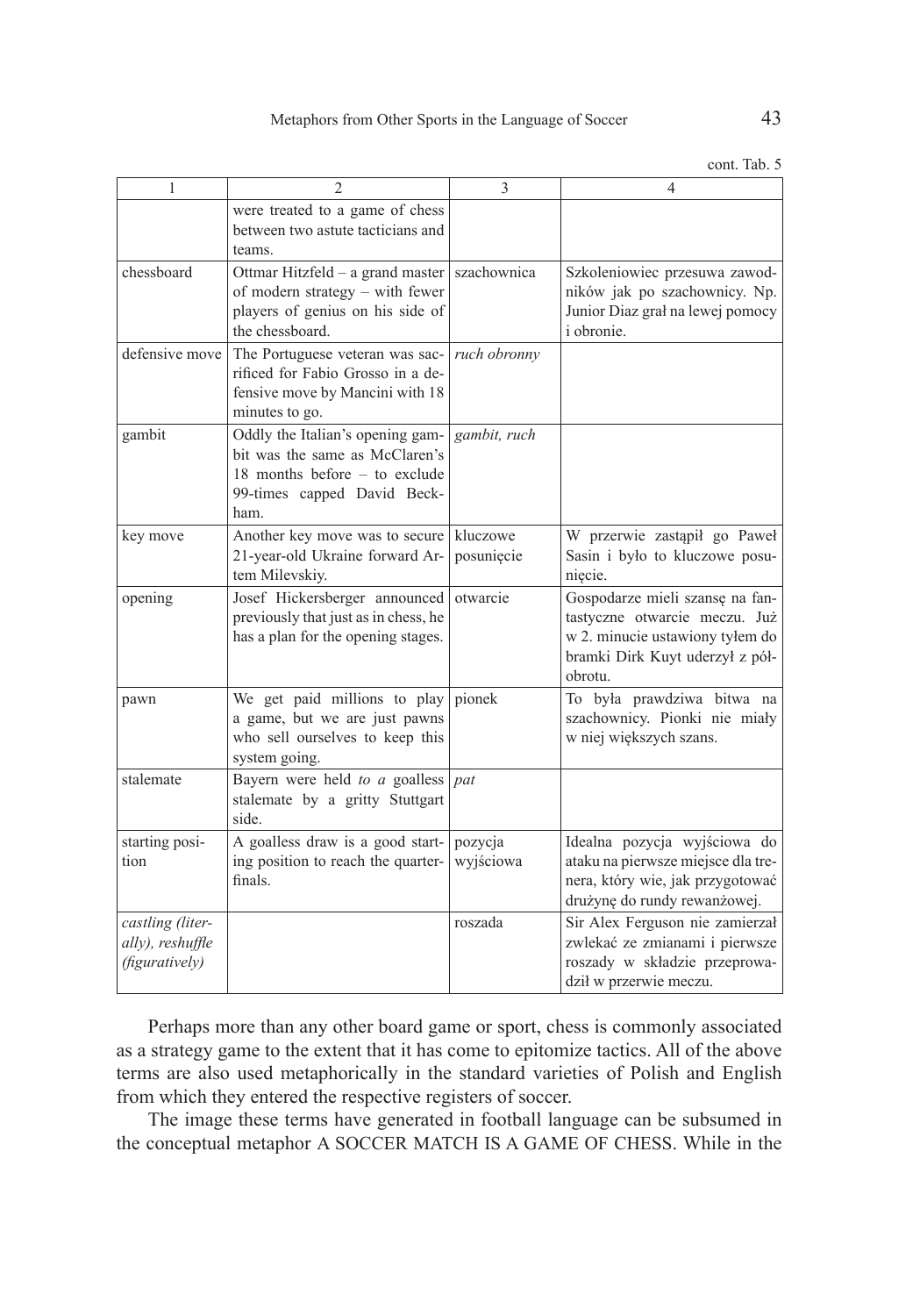light of the boxing metaphor a football match is viewed as a physical bout fought by two boxers (usually from upper weight classes), the chess metaphor sees a soccer match as a highly elaborate game of tactics and accentuates the role of the coach by assigning him a great deal of responsibility for the team's performance. The head coach is indirectly compared to an experienced and renowned chess player who has a clear strategy before the game, and who knows what to do with his *pawns* (players) on the *chessboard* (soccer field). He also realizes what implications all *gambits*  and *moves* (tactical decisions such as substitutions or team reshuffling<sup>8</sup>) may have. Finally, he knows how to *checkmate* (*defeat*) the opposing team. Interestingly, however, a football match which is compared to a game of chess is usually perceived as rather unexciting and highly predictable (see the quotations for this entry in English and Polish).

### **3.5. Other Sports**

The other source domains have contributed a relatively small number of metaphors to the language of soccer (in each case fewer than 10 for each language). Given the negligible amount of data, it is not feasible to propose other conceptual metaphors. Instead, we will list the most common metaphors from five other sports, supplying examples of usage for some of them in the footnotes. The equivalents will be provided in parentheses, and lack of metaphorical correspondence in football language will be marked with an asterisk.

We will begin with **card games**, which just like chess, have contributed a portion of terms to the standard varieties of Polish and English. An *ace* (*as*) designates an exceptionally skilled player, while a *joker* (dżoker<sup>9</sup>) – the one (usually a substitute) who can change the course of events on the field, usually in an unexpected manner. Another metaphor worth noting is  $deuce<sup>10</sup> (dwójka<sup>*</sup>)$  – a feat of scoring two goals in one game. A *deck* or *pack of cards* (*talia kart*) is used to refer to a team of players. Polish playing cards terminology has contributed a few additional words to soccer language. The term *blotki* (*low cards*\*) denotes poorly skilled players as opposed to *figury*11 (*court/face cards*), i.e. key players in the team who can make a difference on the field.

In the English soccer register we will also come across a few traces of **cricket** terminology. For example, the phrase *hit for six*<sup>12</sup> (*uderzyć za sześć*\*), which in cricket means 'score six runs'13, is sometimes used in the passive to refer to a defeat by six

<sup>8</sup> The Polish term *roszada* (castling) is often used in this sense. 9 Jako dżoker wszedł na ostatni kwadrans i rozstrzygnął losy spotkania.

<sup>10</sup> Thomas Vermaelen scored a deuce, with Eduardo da Silva and Cesc Fabregas completing the rout.

<sup>11</sup> Mancini przed rozpoczęciem minionego sezonu zamienił Romę na Inter, ale nie był główną figurą w talii Jose Mourinho.

<sup>&</sup>lt;sup>12</sup> Atlético de Madrid were hit for six at Camp Nou.<br><sup>13</sup> Cricketing terms are defined according to http://en.wikipedia.org/wiki/Cricket\_terminology#W.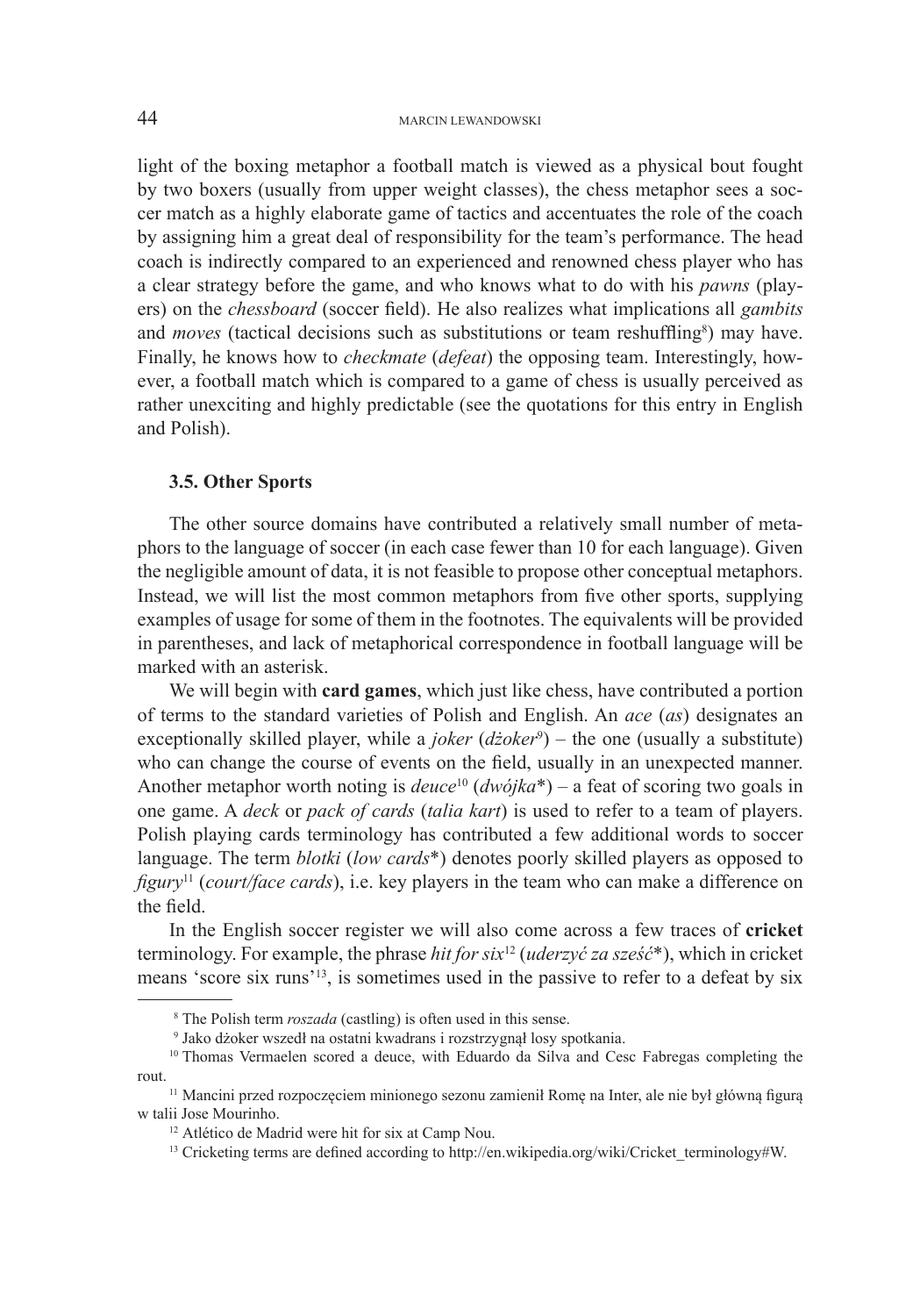goals. A *sticky wicket*14 (*grząskie boisko\**) owes its etymology to a wet pitch on which batting is difficult. Metaphorically, this phrase denotes a tough situation. Finally, an *innings* (*runda*\*) – 'one player's or one team's turn to bat' – when combined with the adjective *good* is used to mean a long and successful period of time (e.g. a soccer career). Since cricket enjoys popularity mostly in the English-speaking corners of the world, it is no wonder we do not find any cricketing metaphors in Polish.

Nor do we come across any **rugby** metaphors in the Polish soccer register. Rugby originated on the British Isles, and shares some of its terminology with football. One of the most popular borrowings is a *scrum*15 (*młyn*\*) – 'a way of restarting the game formed by players bending in three rows'.<sup>16</sup> As a metaphor, the term refers to jostling and scrambling, usually in the penalty area. A *conversion kick* (*kop podwyższający*\*) in turn is a ball shot very high. *Up and under*<sup>17</sup> (*wykop z powietrza\**) is defined as 'a high short punt onto or behind the defending team', and is used in a similar meaning in soccer language. Another interesting expression, which also occurs in ice hockey and a few other sports, is *sin bin*18 (*ławka kar\**) – perhaps more commonly referred to as a penalty box ('the area where a player sits the time of a given penalty'). In soccer, at least for now, there is no sin bin so the term applies to a player's suspension, mostly as a result of bookings.

Soccer terminology has also borrowed a few words and phrases from the world of **tennis**. A *daisy-cutter*19 (*niskie uderzenie*\*), also occuring as a cricket term, is a low shot skidding along the ground. *Game, set, match* (*gem, set, mecz*\*) is a term meaning that one player has just won the point that has given him the match. Metaphorically, it could be used to talk about crowning the team's effort to win a match or a trophy. Winning the *Grand Slam* (*Wielki Szlem*) in tennis is definitely the most prestigious achievement. In soccer it is employed to refer to a series of four football trophies or four consecutive wins20. Finally, the term *matchpoint*<sup>21</sup> (*meczbol*, *piłka meczowa*) occurs in soccer-related contexts to denote an opportunity to win a match or clinch a title.

The last source domain to be discussed in this paper is **wrestling** – the only category where the Polish terms predominate over the English ones, which might be due to the popularity of this sport in Poland in the last three decades of the  $20<sup>th</sup>$  century. The phrase *wrestling match*<sup>22</sup> (*pojedynek zapaśniczy*) can be used to refer to some of the wrestling holds (one of these, a *nelson*, is actually used metaphorically in soc-

<sup>17</sup> Johan Elmander:  $(6.5)$  - Caused panic with his up-and-under for the second goal.

<sup>&</sup>lt;sup>14</sup> By this point, the Italians were batting on a sticky wicket.

<sup>&</sup>lt;sup>15</sup> First, a blast by Zoltan that Seitz made a diving save to his left to stop, and then a scrum in front of the goal.

<sup>&</sup>lt;sup>16</sup> Rugby terms are defined according to http://en.wikipedia.org/wiki/List of rugby league terms

<sup>&</sup>lt;sup>18</sup> The Istanbul side welcome Gökhan Zan back from his time in the sin bin.

<sup>19</sup> The former Liverpool goalkeeper tipped aside Rosicky's 35th minute daisy-cutter.

<sup>&</sup>lt;sup>20</sup> Piłkarski "wielki szlem" nie jest jednak nowością dla Ajaxu.

<sup>&</sup>lt;sup>21</sup> We wasted our first match point last week when we lost against [AC] Siena. Now we have another opportunity and we want to take it.

 $22$  Mariusz Lewandowski (6.0): Cost his side the victory through an ill-advised wrestling match with Proedl.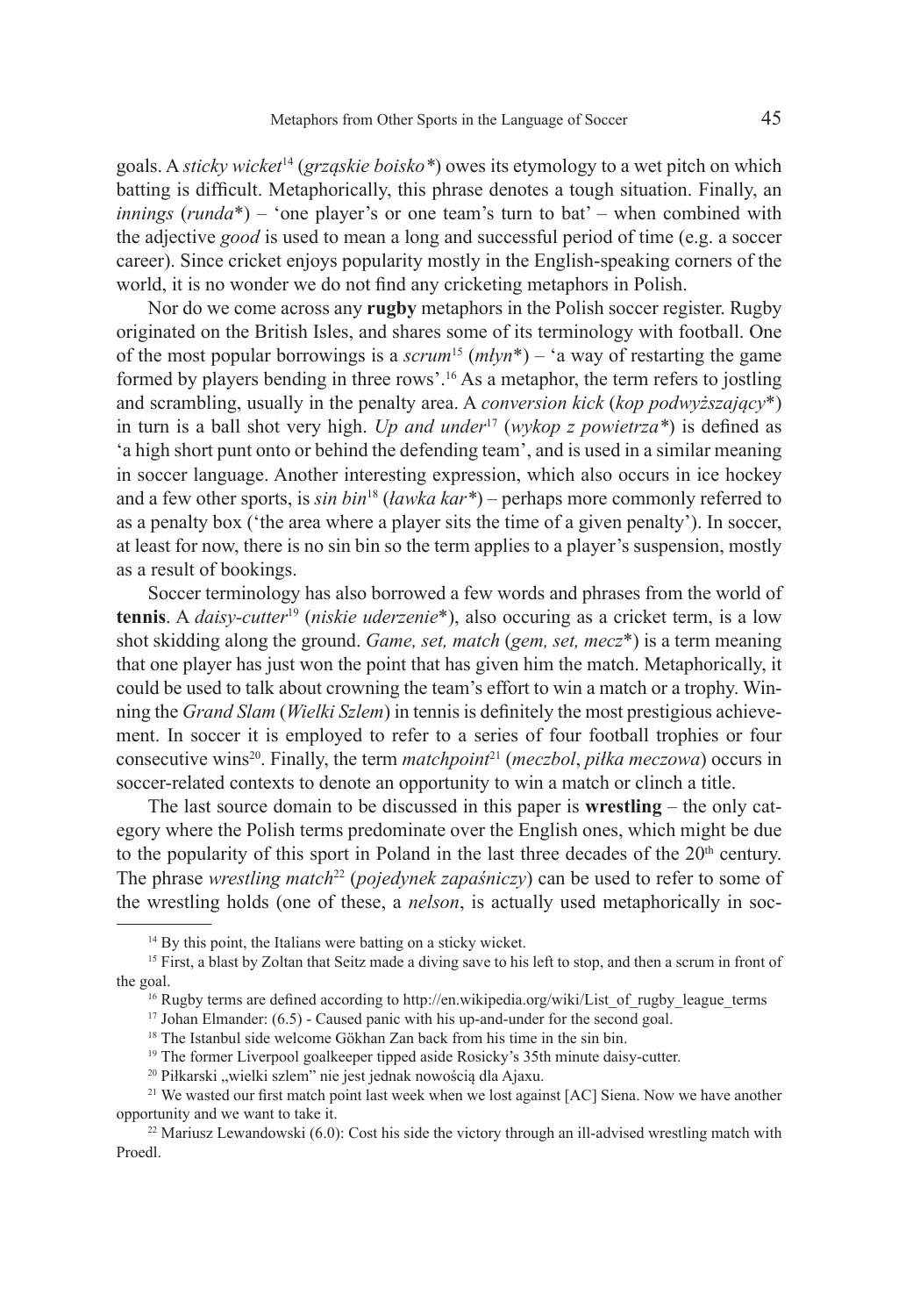cer language) applied by the players of the opposing teams. Needless to say, such techniques usually infringe upon the rules of the game. In the Polish data we will come across *pasywność*<sup>23</sup> (*passivity*, *stalling*\*) or, in other words, passive obstruction, which in the world of wrestling means avoiding contact and slowing down the pace of the match. The term is applied to teams that play utterly defensive football. Another wrestling phrase worth noting is *sprowadzić do parteru*<sup>24</sup> (*take down to the ground*<sup>\*</sup>), which is used in a practically identical meaning in soccer language. Finally, we have the phrase *rozłożyć kogoś na łopatki*25 (*pin sb down*\*). In wrestling, when you pin your opponent down, you force the opponent's shoulders to the mat, which terminates the match. In football, the phrase is mostly used to refer to match-winning events.

### **4. Conclusions**

Our analysis of metaphorical terms from other sports in soccer language has found that the largest contributor is boxing to the extent that a soccer match can be understood in terms of a boxing match, re-emphasizing the competitive spirit of the world's most popular sport. Further on in the ranking we have track and field athletics and horse-racing (SOCCER COMPETITION IS A RACE). Of some prominence are also the sailing metaphors (A SOCCER TEAM IS A SAILING VESSEL) and chess terms (A SOCCER MATCH IS A GAME OF CHESS). Among the data we will also come across single items from card games, cricket, rugby, tennis and wrestling. Regarding the source of the analyzed metaphors, it could be argued that they are, by and large, grounded in recognizable and popular sports with established traditions. We will not encounter equally large sets of terms from more modern sports such as Formula 1, speedway, or even cycling and basketball (interestingly, soccer language has borrowed a relatively small number of metaphors from other team sports).

Taking a contrastive approach, we will find that the English terms prevail over the Polish ones (by a proportion of 56% to 44%). This quantitative discrepancy could be attributed to the fact that English has a more extensive sports vocabulary than Polish, which should not come as a surprise as the English-speaking countries (notably the UK and USA) are regarded as the cradle of a large number of contemporary sports. However, there are some exceptions to this trend. The Polish lexical repertoire does not contain any rugby or cricket metaphors, while the English database includes hardly any wrestling terms. This can easily be explained in terms of different sociocultural realities. After all, rugby and cricket are inherently British team games to the extent that they could be deemed national sports. Wrestling, in turn, used to be a popular combat sport in Poland. Interestingly, the proposed conceptual metaphors yield an identical image of the world in both languages. However, this should not be

<sup>23</sup> Gdyby to były zapasy Polonia zapewne straciłaby punkt za pasywność.

<sup>24</sup> … mówił pomocnik Odry Maciej Małkowski, który zanim Korzym został sprowadzony do parteru, trafił z bliska w nogi Kaczmarka.

<sup>25</sup> Drużyna PGE GKS Bełchatów była bliska rozłożenia Lecha Poznań na łopatki.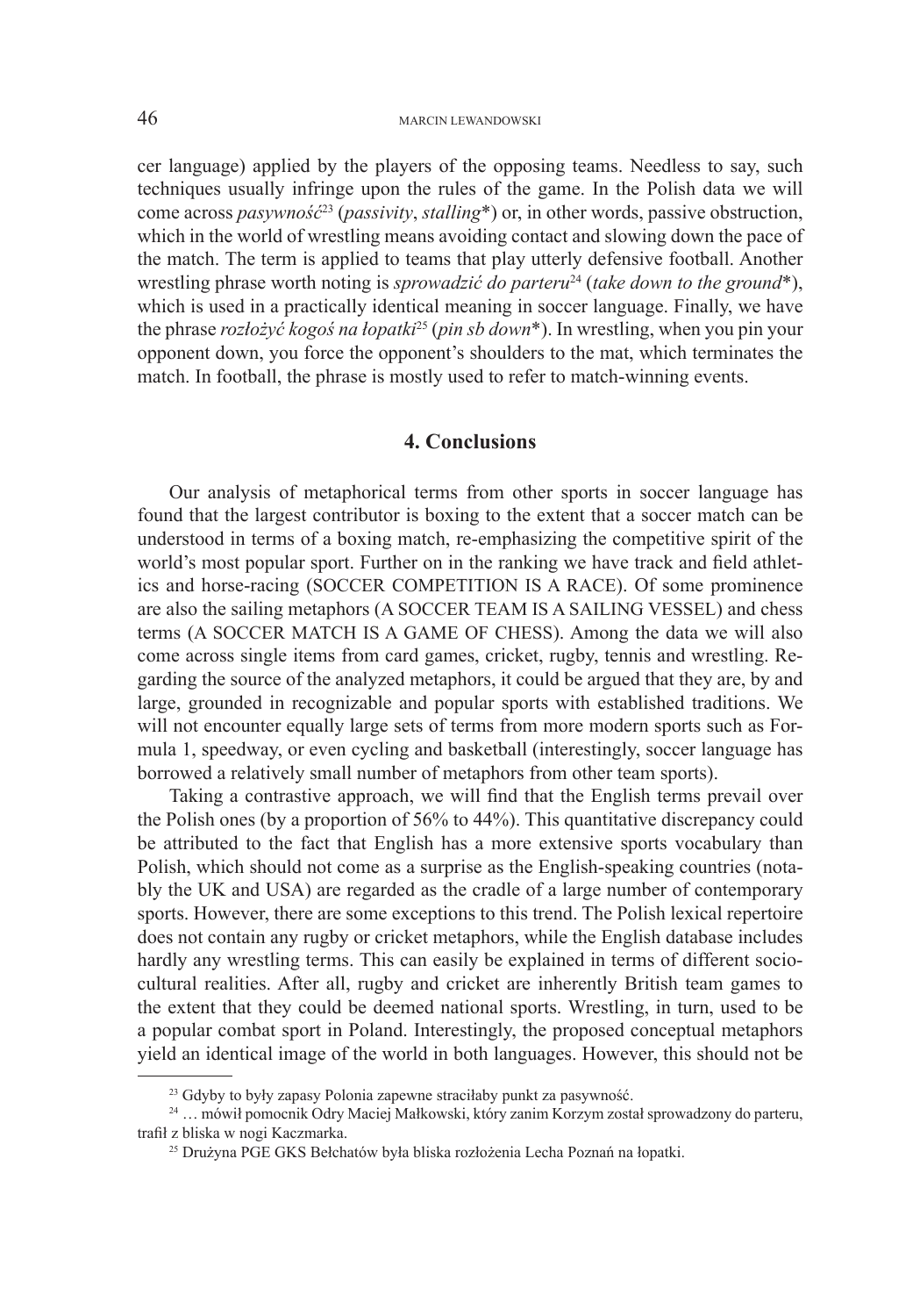interpreted in terms of semantic borrowings, but rather in terms of evidence for the existence of language universals.<sup>26</sup>

Finally, it would be worthwhile to answer the following question: why do soccer writers and casters consistently borrow terms from other sports domains, and use them as metaphors? The reasons are the same as for other kinds of lexical transfer to and from general sports language. According to Shamsuddin and Kamaruddin (2008: 177–178), writers use metaphors for the purposes of conciseness (language economy), emotional value embedded in such terms, and persuasion (to make readers agree on a specific point of view). It seems that in the case of soccer language, it is especially the last two reasons that figure most prominently.

### **REFERENCES**

- Anchimbe E.A. (2008). '"Bend it like a Banana" Representing the Ecology in Live Football Commentaries'. In: E. Lavrić, G. Pisek, A. Skinner, W. Stadtler (eds.), *The Linguistics of Football*. Tübingen: Gunter Narr: 133–142.
- Beard A. (1998). *The Language of Sport*. London and New York: Routledge.
- Jankowski Z. M. (2004). *Słownik sportu angielsko-polski polsko-angielski*. Zielona Góra: Kanion*.*
- Jurek-Kwiatkowska L. (2005). 'Business is like Sport. The Language of Sports in Business'. *Studies in Physical Culture and Tourism*. Vol. 12, No 2: http://www.wbc.poznan.pl/dlibra/doccontent?id=21070
- Kowalikowa J. (1997). 'Sport a język'. In: Z. Krawczyk (ed.), *Encyklopedia kultury polskiej XX wieku. Kultura fizyczna. Sport*. Warszawa: Instytut Kultury: 377–383.
- Lakoff G., Johnson M. (1980). *Metaphors We Live By*. Chicago: The University of Chicago Press.
- Lewandowski M. (2008). 'The Language of Soccer a Sociolect or a Register?' In: P. Nowak, P. Nowakowski (eds.), *Język, Komunikacja, Informacja* 3: 21–32. Poznań: Sorus.
- Matulina Ž., Ćoralić Z. (2008). 'Idioms in Football Reporting'. In: E. Lavrić, G. Pisek, A. Skinner, W. Stadtler (eds.), *The Linguistics of Football*. Tübingen: Gunter Narr: 101–111.
- Mišić Ilić B. (2008). 'Chess-related Metaphors Gens Una Sumus'. *FACTA UNIVERSITATIS Linguistics and Literature* 6, 1: 15–26.
- Nordin H. (2008). 'The Use of Conceptual Metaphors by Swedish and German Football Commentators'. In: E. Lavrić, G. Pisek, A. Skinner, W. Stadtler (eds.), *The Linguistics of Football*. Tübingen: Gunter Narr: 113–120.
- Romaine S. (1994). 'On the Creation and Expansion of Registers: Sports Reporting in Tok Pisin'. In: D. Biber & E. Finegan (eds.), *Sociolinguistic Perspectives on Register*. New York and Oxford: OUP: 59–81.
- Shamsuddin K., Kamaruddin F. (2008). '"Canaries versus Roaring Lions": Language and Football in Malaysian Football Reporting'. In: E. Lavrić, G. Pisek, A. Skinner, W. Stadtler (eds.), *The Linguistics of Football*. Tübingen: Gunter Narr: 171–178.
- Simớ J. (2009). 'Chess Metaphors in American English and Hungarian'. *Metaphor and Symbol* 24, 1: 42–59.

<sup>&</sup>lt;sup>26</sup> Similar conclusions were drawn by Mišić Ilić, who observed a semantic correlation between Serbian and English chess metaphors. She attributes this to a high degree of universality – cultures which are familiar with the game of chess are likely to conceptualize the world in a similar manner.